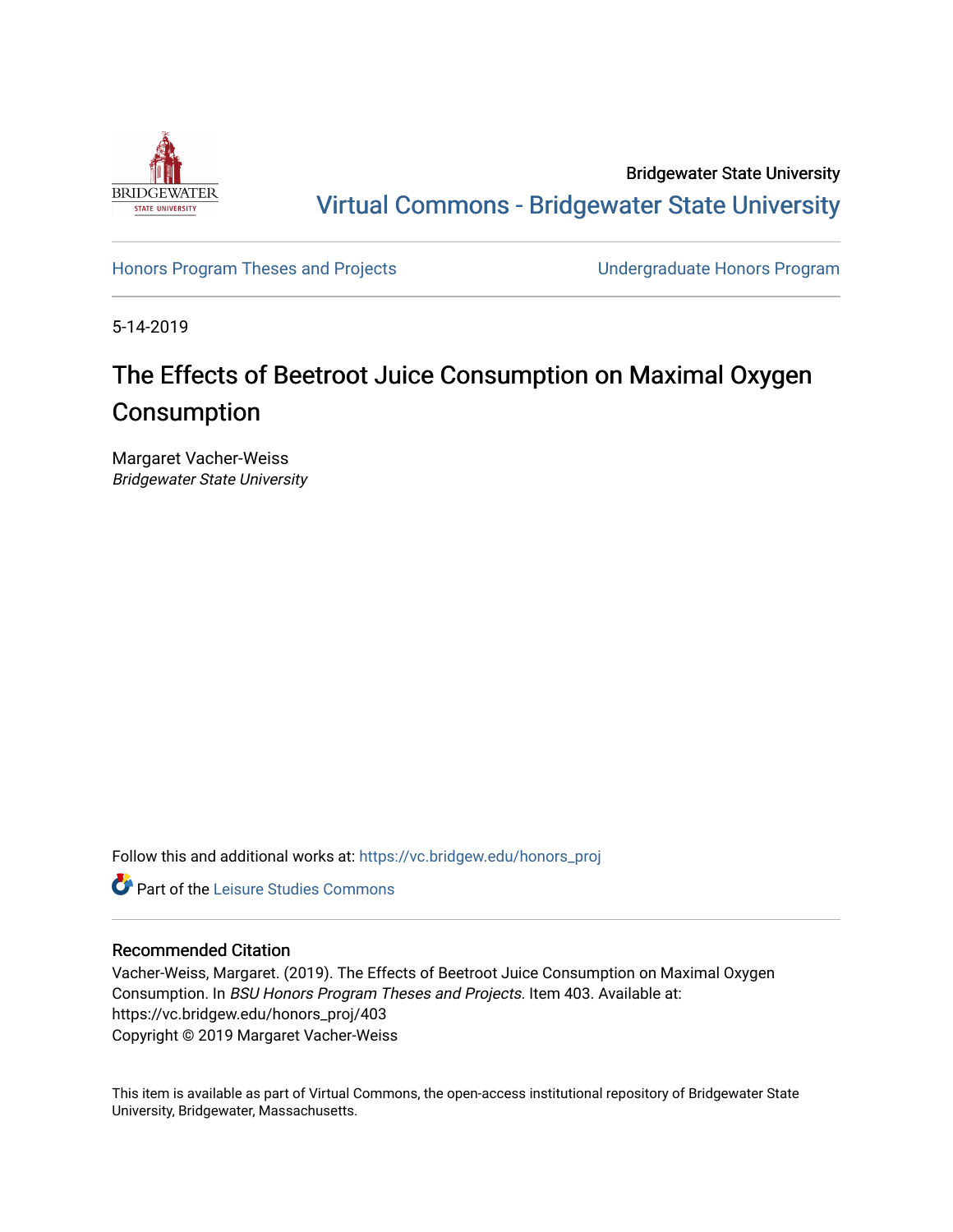The Effects of Beetroot Juice Consumption on Maximal Oxygen Consumption

Margaret Vacher-Weill

Submitted in Partial Completion of the Requirements for Commonwealth Honors in Physical Education

Bridgewater State University

May 14, 2019

Dr. Christopher Swart, Thesis Advisor Dr. Robert Haslam, Committee Member Dr. Kathleen Laquale, Committee Member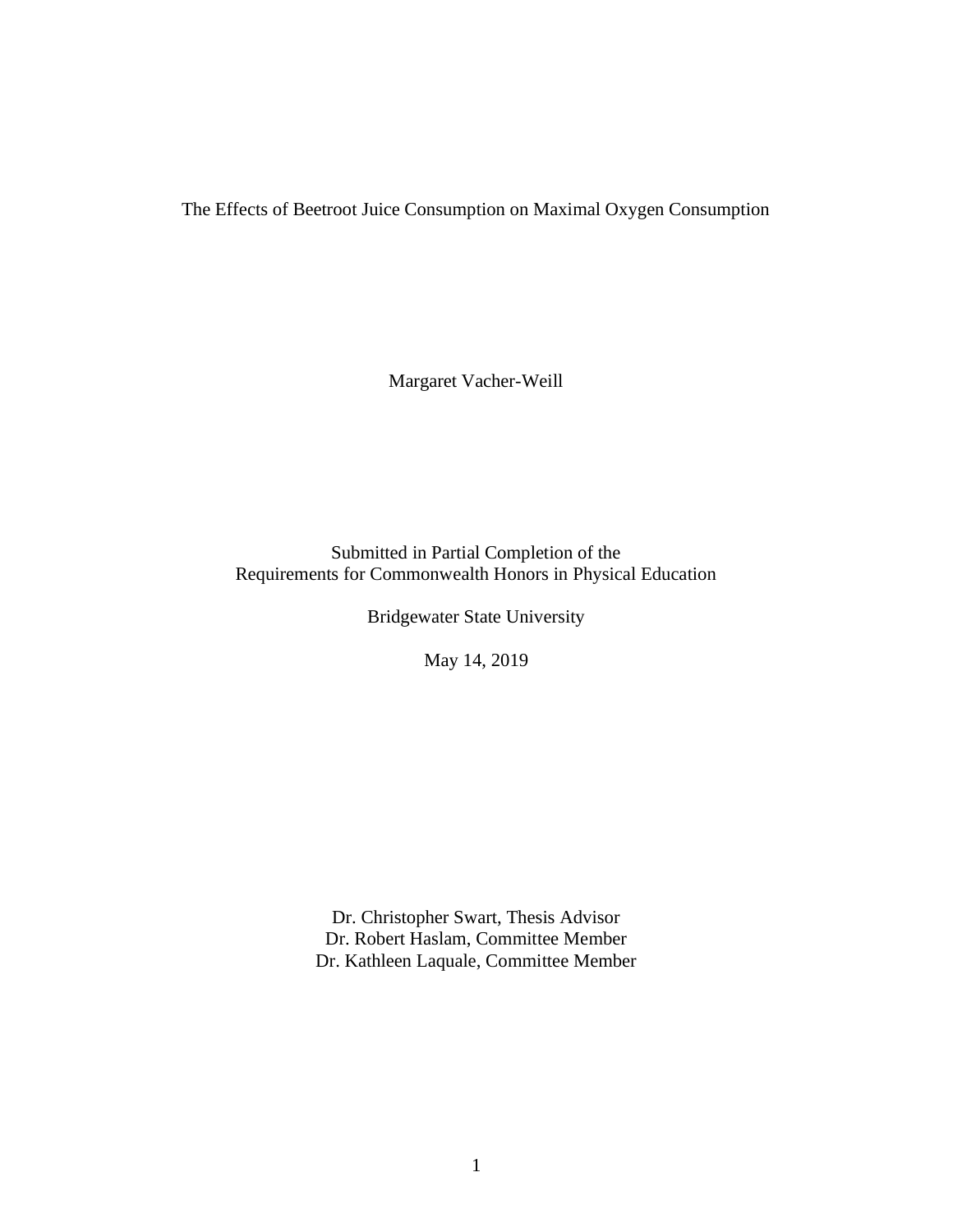| <b>Table of Contents</b> |
|--------------------------|
|--------------------------|

| Appendix D. Study Overview of Acute Beetroot Juice Consumption on VO2Max37 |
|----------------------------------------------------------------------------|
|                                                                            |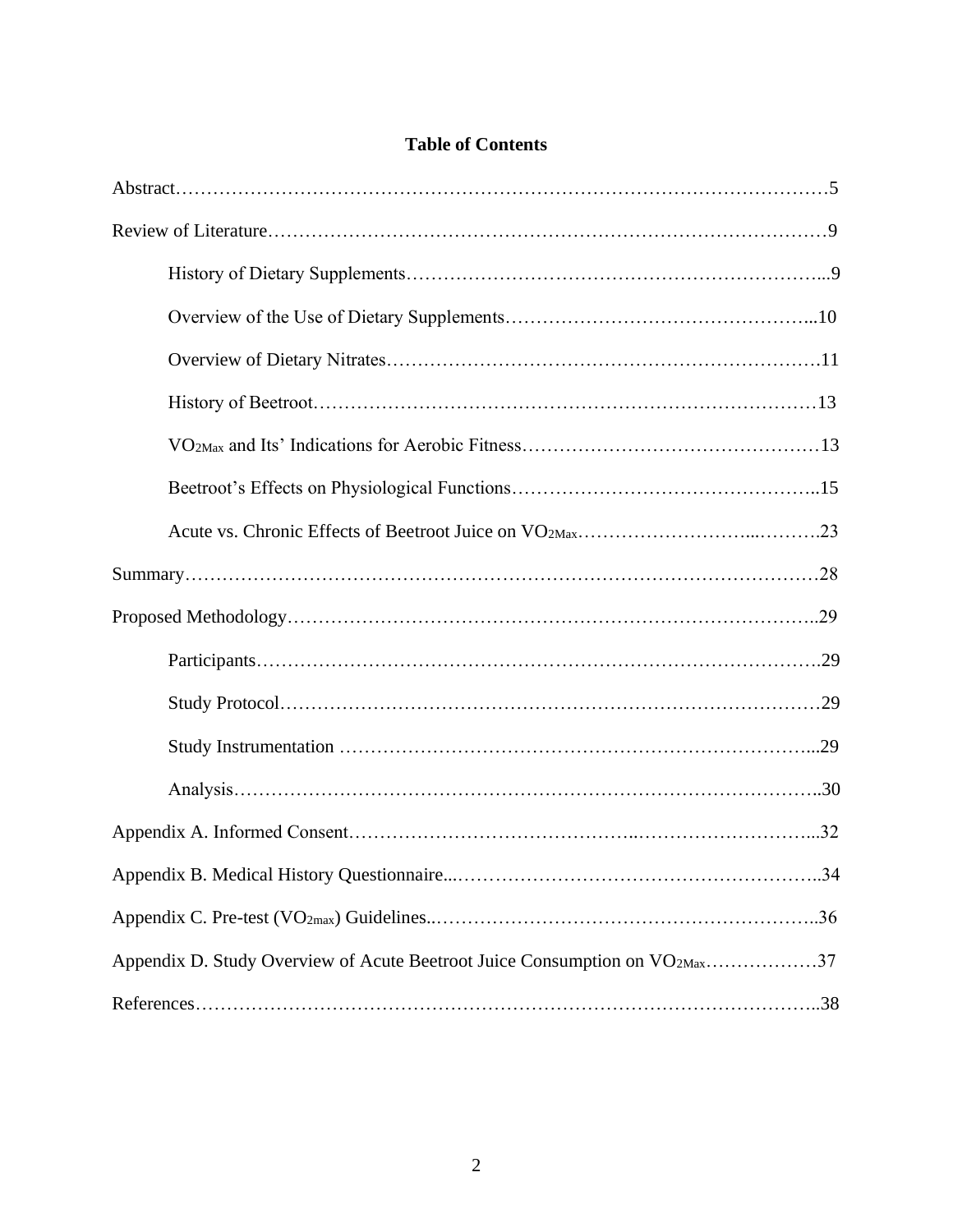# **Table of Figures**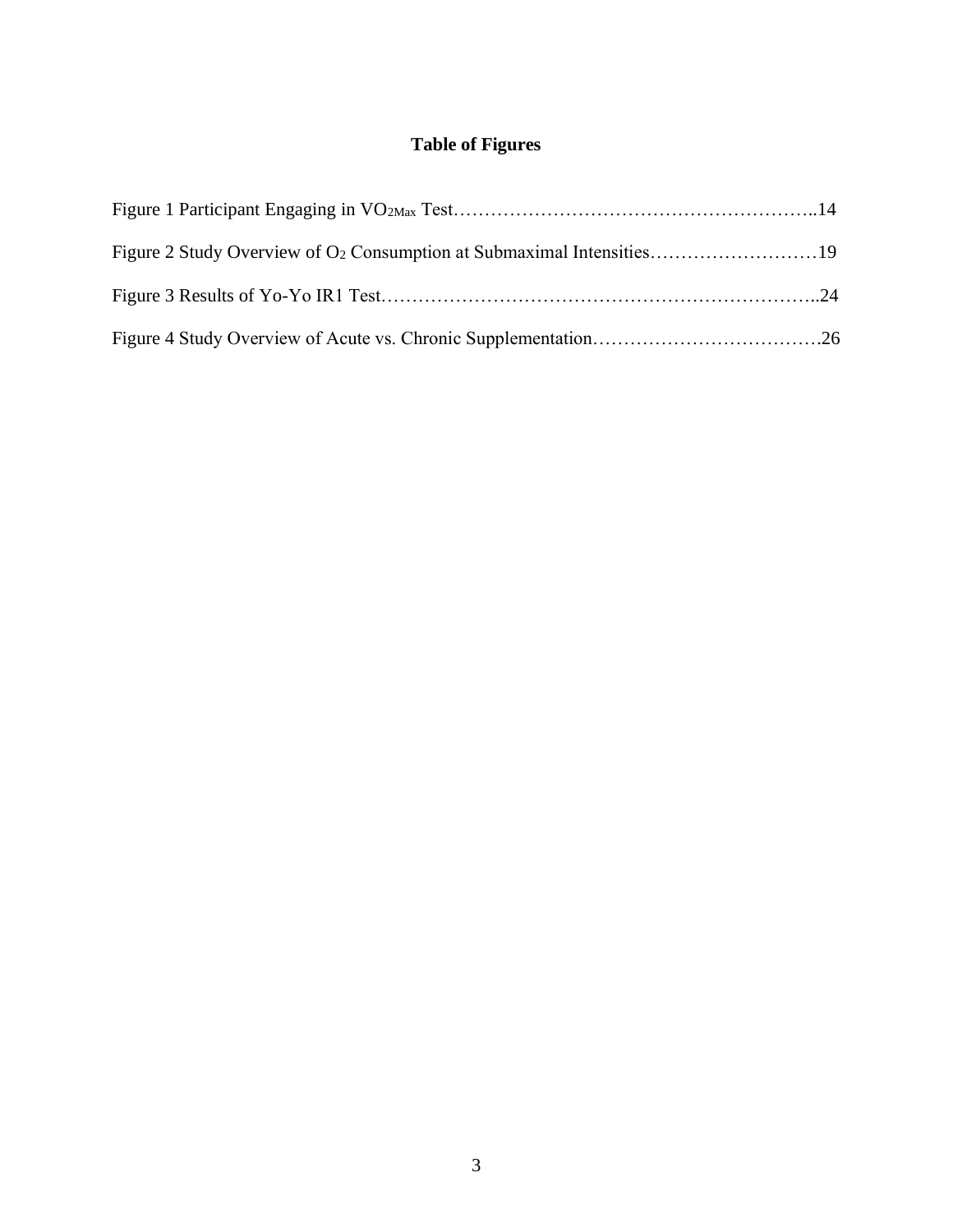#### **Abstract**

There are many synthetic dietary supplements available to those wishing to enhance their athletic abilities. Unfortunately, dietary supplements do not follow the same strict regulations as do foods or drugs do by the Federal Drug Administration (FDA, 2018). Therefore, they often contain ineffective and sometimes unsafe substances, which may cause short and long-term harmful effects to the consumer (Hirsch, J., 2018). However, there are in fact natural and safer ways to achieve the same effect a synthetic supplement may claim to provide.

Many natural foods are claimed to produce an ergogenic effect (i.e. – enhance athletic performance), one of them being the beetroot vegetable. Beetroot has high amounts of nitrates – a substance that, when our body converts it to nitric oxide, can dilate our blood vessels – thus creating better circulation, which significantly aids in oxygen and nutrient delivery to tissues (Garcia, X., & Stein, F., 2006; Lidder, S., & Webb, A., 2013). Recent studies have shown that consumption of beetroot may be able to improve an individual's resting heart rate, blood pressure, VO2Max, and aid in aerobic performance (Dominguez, R., et al., 2017). The purpose of this review of literature is to illustrate that natural supplements, such as beetroot juice, obtain many health benefits that can enhance athletic aerobic performance in comparison to synthetic substances.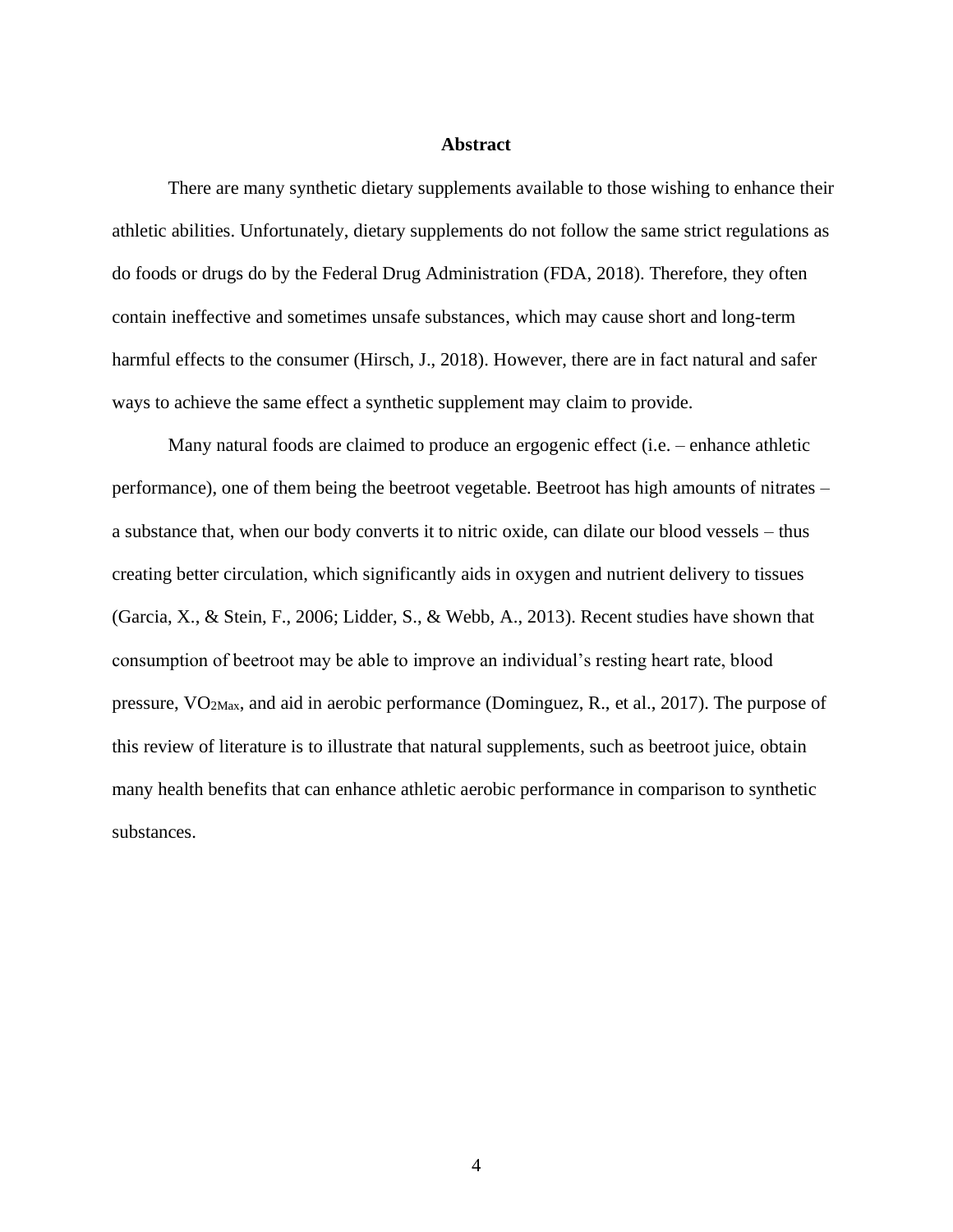Beetroot has been identified as being a natural ergogenic supplement due to its high concentration of nitrates (Bahadoran, Z., et al., 2016), which, when ingested, may eventually lead to increased circulation (Garcia, X., & Stein F., 2006). Nitrates are converted into nitrites by the lingual bacteria of the mouth. Following a procedure of multiple chemical reactions, nitrites are converted to nitric oxide from the acidity of the stomach (Bailey, S., et al., 2012). Eventually, nitric oxide enters the circulatory system, vasodilates blood vessels, and decreases blood pressure (Garcia, X., & Stein, F., 2006).

The American Heart Association (AHA) in 2008 published research (Webb, A., et al., 2008) that investigated the effects of acute (24 hours) beetroot juice consumption (500 mL). Participants (n=14) were recruited to participate in an open-label, cross-over, randomized study, in which they consumed 500 mL of either beetroot juice or water within 30 minutes. Blood pressure was taken every 15 minutes for one hour pre-ingestion, 3 hours post-ingestion, hourly to 6 hours, and a final reading at 24 hours.

The results showed a 16-fold increase in blood nitrate concentrations, first appearing at 30 minutes, peaking at 1.5 hours, and remaining at the peak for up to 6 hours. Following 1 hour after beetroot juice ingestion, blood pressure started to decrease, and the peak difference in systolic blood pressure occurred at 2.5 hours following ingestion (~10.4 mmHg). Peak drops in diastolic blood pressure and mean arterial pressure occurred approximately 3 hours after ingestion with changes being ~8.1 mmHg and ~8.0 mmHg respectively. The AHA concluded that acute dietary nitrate supplementation can have marked acute effects on blood pressure in normotensive individuals. This study conducted in 2008 prompted other research on beetroot's effects on not just blood pressure, but exercise performance as well.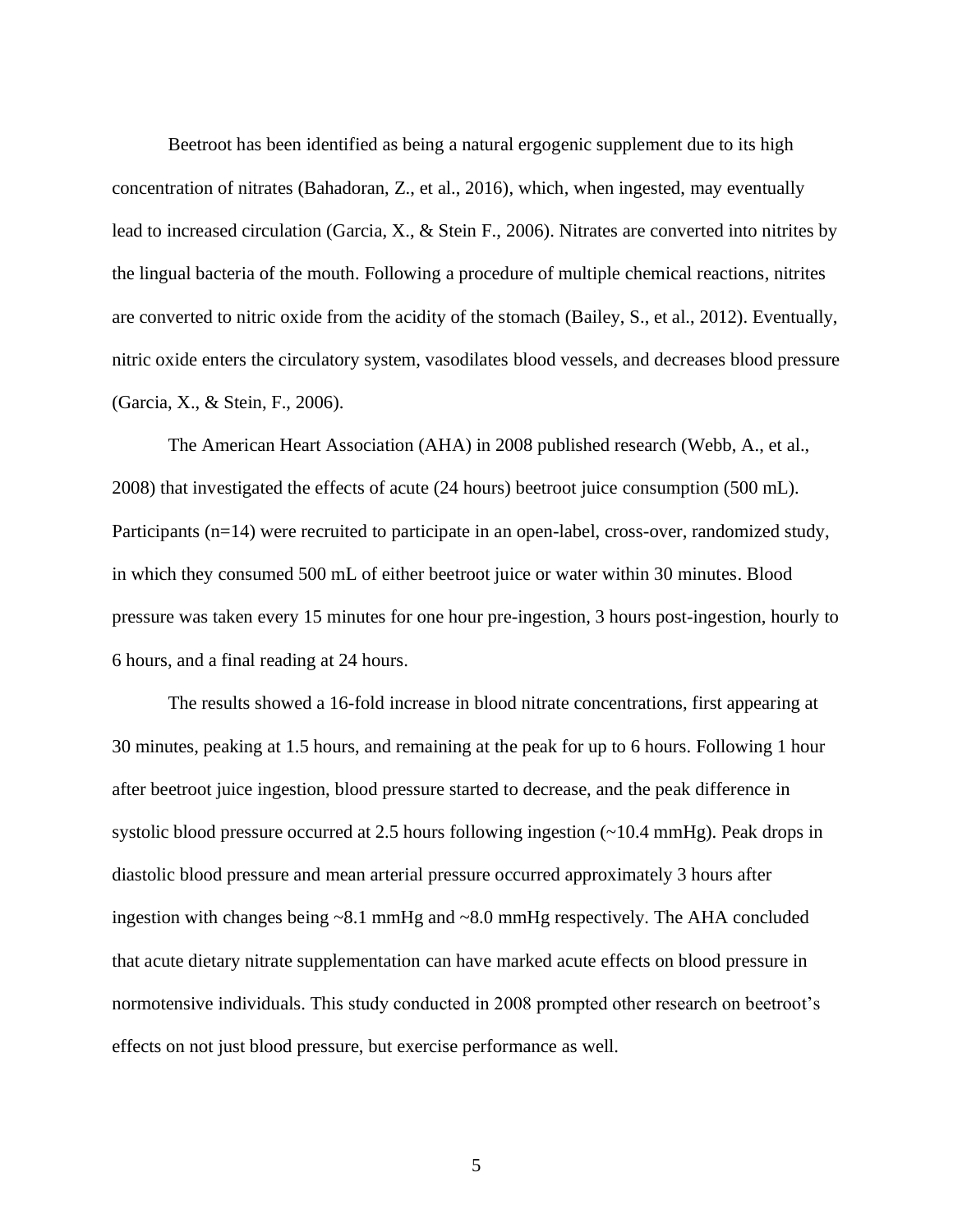Previous research conducted on the effects of beetroot juice on oxygen consumption has been largely studied at submaximal oxygen consumption intensities (Carriker, C., et al., 2016; Wylie, L, et al., 2016). One such study found that 70 mL beetroot juice consumption once a day for four days improved submaximal oxygen consumption  $(45\%, 60\%, 70\%, \text{and } 85\% \text{ of VO}_{2\text{Max}})$ in low fit (VO<sub>2Max</sub>:  $42.4 \pm 3.2$  ml/kg/min) but not high fit (VO<sub>2Max</sub>:  $60.1 \pm 4.6$  ml/kg/min) men (Carriker, C. et al., 2016). However, not every study has yielded results. Kocoloski (2018), conducted another study that took eight moderately active individuals and administered 70 mL of beetroot juice approximately two hours before administering a  $VO<sub>2Max</sub>$  test, and found no changes in VO2Max. In separate tests, they also found no changes in submaximal oxygen consumption following ingestion of 70 mL of beetroot juice.

Other research has shown changes in submaximal oxygen consumption with more than 70 mL of beetroot juice used chronically (>3-5 days). Nyakayiru (2017) studied whether beetroot juice (140 mL) improved high-intensity intermittent type exercise performance in trained soccer players. The protocol was to ingest 140 mL of beetroot juice daily for six consecutive days. The Yo-Yo intermittent recovery test, which is designed to fatigue an individual through repeated sprints (2 x 20 meter), was used following the six days of beetroot juice consumption. Results showed a 3.4 $\pm$ 1.3% difference in the distance covered (BRJ: 1623  $\pm$  48 m, PLA: 1574  $\pm$  47 m) between the placebo group and the experimental group, as well as a reduction in heart rate with the experimental group in comparison to the placebo group.

Studies similar to Kocoloski (2018) have not yielded changes in oxygen consumption or have seen improved aerobic performance with less than 70 mL of beetroot juice, if used acutely. Research conducted with study designs utilizing chronic prescription (>3-5 consecutive days) of beetroot juice have seen more success in yielding statistically significant results with just 70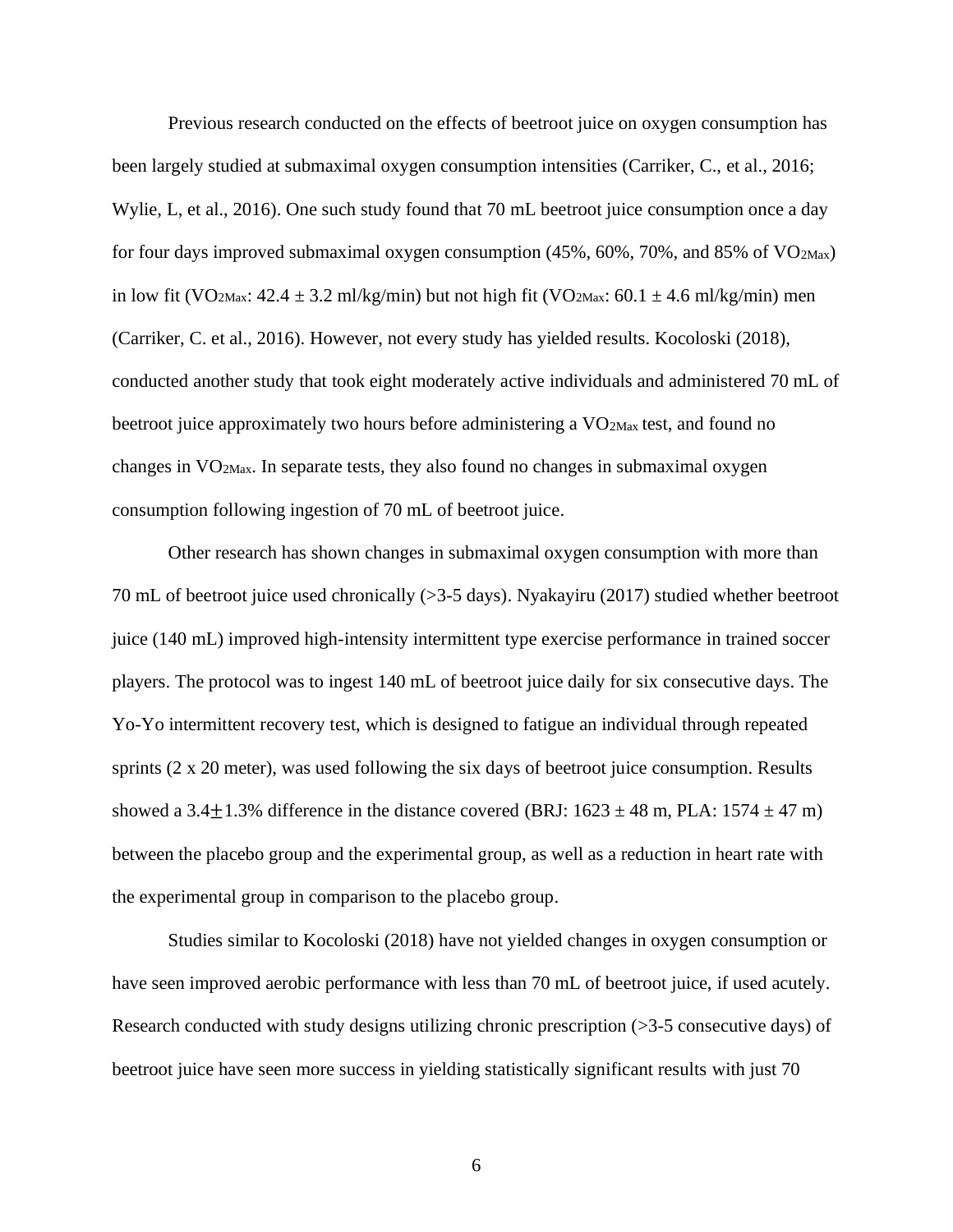mL's of beetroot juice. Overall, there are mixed results in the amount of beetroot juice to use in order to induce an ergogenic effect. Some research indicates that 70 mL can produce changes at submaximal intensities. Others indicate that even 140 mL or more will not affect maximal oxygen consumption, while even others indicate that several days' worth of 500 mL of beetroot juice consumption will still not affect some parameters of  $VO<sub>2Max</sub>$ . In 2009 a study was published on a more chronic beetroot juice consumption (500 mL/day for 6 days). Time to exhaustion during VO2Max tests was increased significantly, however baseline and end-exercise values of CO<sup>2</sup> production, respiratory exchange ratio and heart rate were not significantly different (Bailey, S., et al., 2009).

Much research is still needed on beetroot and the effects it may have on cardiorespiratory parameters. Most of the research already conducted on beetroot juice and the possible physiological ergogenic effects it may induce have almost exclusively been conducted on healthy individuals – those without a history of diabetes, hypertension, and cardiovascular disease, as well as those who are non-smokers and of normal weight. More understanding of beetroot's physiological effects may be obtained from research performed on treating individuals with a history of one of the aforementioned health problems. This review of literature will be aimed at studying the effects of beetroot juice in healthy individuals, the possible athletic performance enhancing ability of the root vegetable, and speculate the contributions to research it may provide.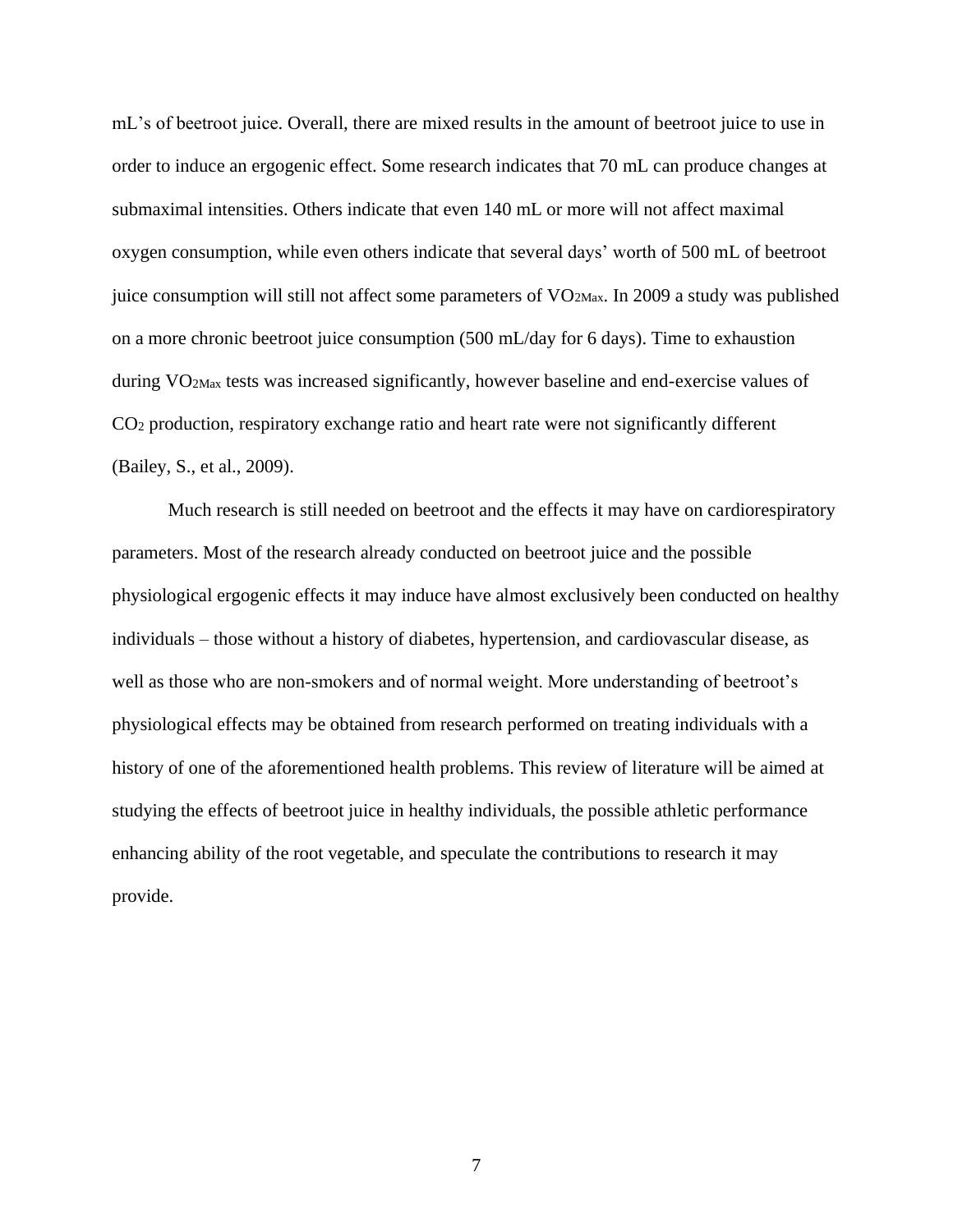#### **Review of Literature**

#### **History of Dietary Supplements**

Dietary Supplements have been around for thousands of years, and originally stemmed from what were primarily superstitious beliefs (Applegate & Grivetti, 1997). Around 500 B.C., athletes would consume the body parts of animals such as hearts of lions and the livers of deer, believing that those organs would provide characteristics of that animal as benefits, improving strength, speed, or agility (Applegate & Grivetti, 1997; Harrison & Bartels, 2016).

From the early 1900's to about the 1920's, elite athletes utilized cocaine, alcohol, and even heroine to improve athletic performance (Reardon & Creado, 2014). It wasn't until the 1920's that the IAAF (International Association of Athletic Federations) banned doping, but with no way of testing athletes, they relied on the word of athletes. In the 1960's, multiple world organizations came together in order to regulate doping and supplementation of illegal substances (Reardon & Creado, 2014).

These superstitious beliefs continued in various forms for thousands of years, and they still do today, whether backed by science or not. Although athletes today may not be consuming the organs of animals in order to gain their physiological characteristics (hopefully), there are still thousands of supplements on the market which are advertised to target individuals hoping to enhance their athletic abilities.

As drug testing improved over the decades with new and improved tests and their abilities to detect illegal substances, so did doping and the use of those illegal substances. An almost undetectable form of doping – blood doping – was popularly used in the 1970's, and was also most notably used by Lance Armstrong. The CEO of the United States Anti-Doping Agency (USADA) released a statement in 2012 regarding the matter of the US Postal Service Cycling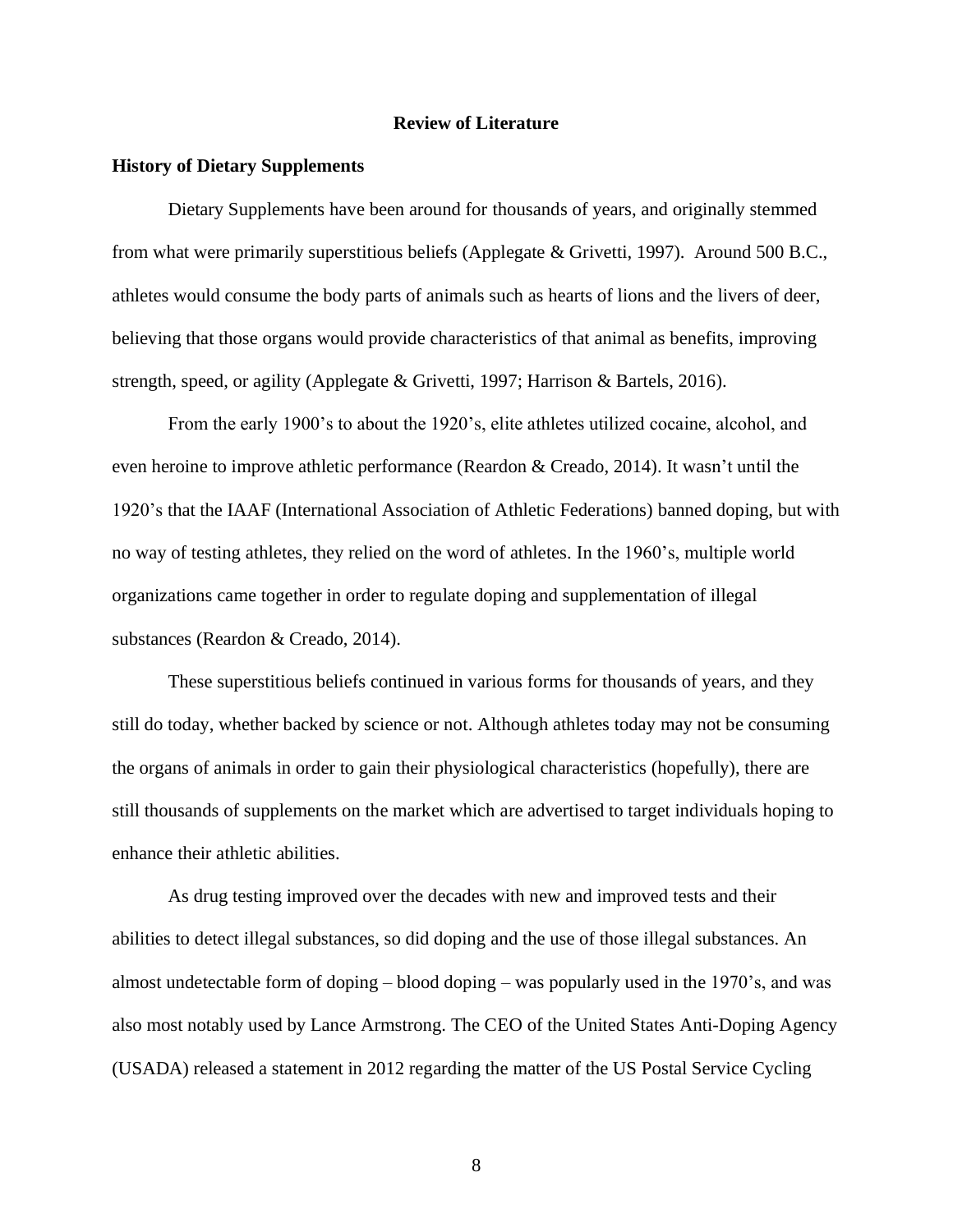team, stating that Lance Armstrong was the leader in what was "the most sophisticated, professionalized and successful doping program that sport has ever seen." (USADA, 2012).

Now in the  $21<sup>st</sup>$  century, athletes – in an attempt to gain as much help in aiding their athletic performance without the use of illegal substances – often turn to many types of dietary supplements. Such supplements are protein powders, energy bars, various types of vitamins, creatine, beta-alanine, caffeine, and many more. However, due to the regulation standards in the United States, these supplements may contain illegal, unsafe, or ineffective substances (American Cancer Society, 2015; Hirsch, J., 2018) that the consumer is likely unaware of. With some traces of substances that could have dangerous or adverse effects (Hirsch, J., 2018), athletes may unknowingly be consuming these substances.

#### **Overview of the Use of Dietary Supplements**

According to the National Institute of Health, dietary supplements encompass performance enhancing supplements, as well as multivitamins, herbals, and other products (NIH, 2011). The meaning of consuming a dietary supplement is to provide a specific amount or type of nutrient in order to fill a nutrient gap in an individual's diet, and to provide needed nutrients that their diet may be lacking (NIH, 2011).

Many substances that are popularly used today are not strictly regulated by the Federal Drug & Food Administration (FDA). Because dietary supplements are not regulated until after they are put on the market (FDA, 2018), there can be a margin of flexibility for companies to add substances into a supplement. Everybody from athletes to the general population may be consuming supplements in the form of something as simple as a protein powder, but may also be consuming unwanted substances.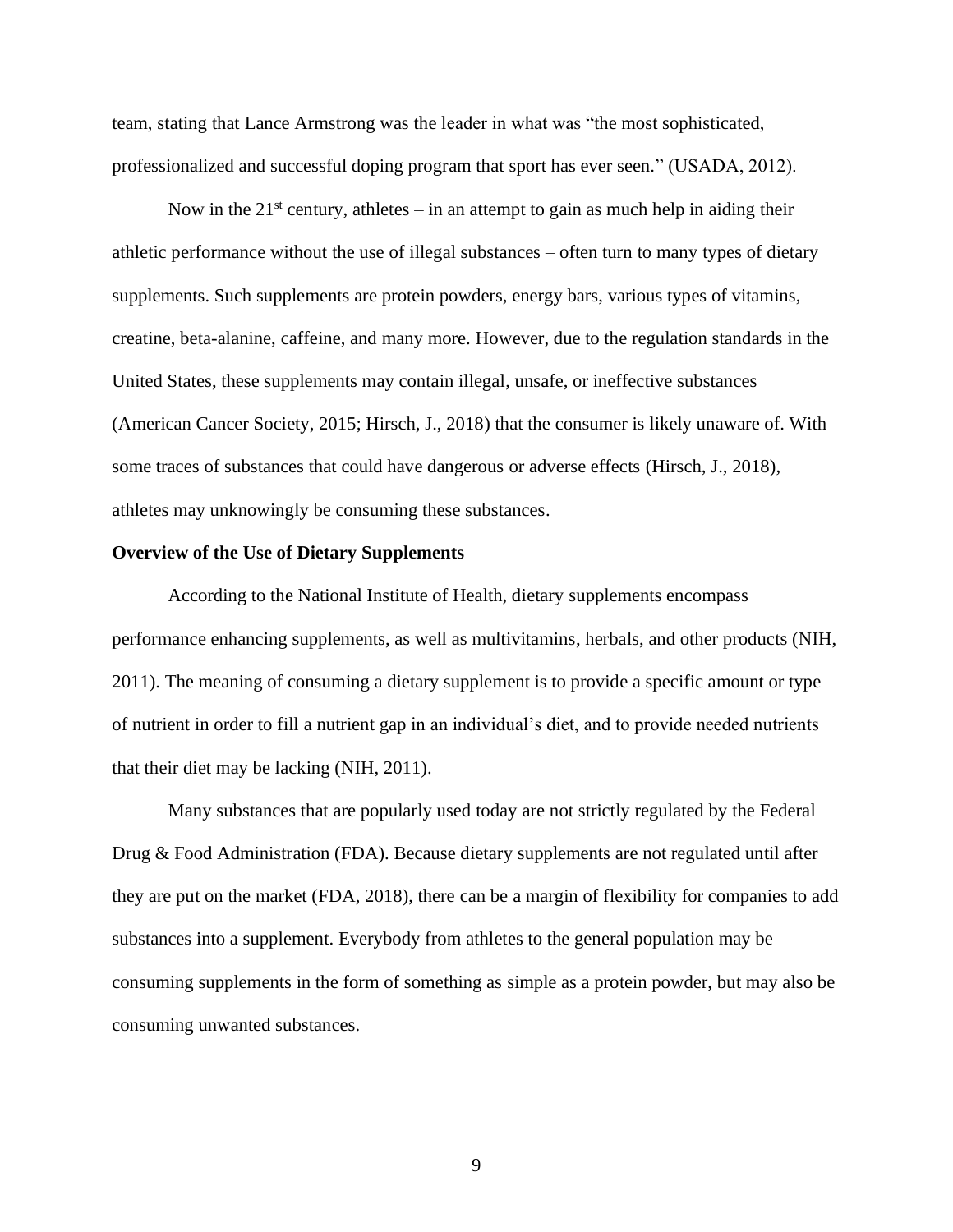Consumer Reports (2018) reported that out of 25 supplements tested, more than 30% of products failed the quality assurance test, with one product containing four grams more sugar than was on the label, and two protein supplements having traces of lead at a level that could pose a risk to consumers. In a research report (Tucker, et al., 2016) from 2007 to 2016, it was discovered that 700 products from more than 140 companies tested positive for prescription drugs when tested by the FDA. However, fewer than half were recalled.

Many dietary supplements have the ability to claim to produce or assist in physiological effects such as improving power, speed and strength, and reducing recovery time (FDA, 2018). Almost every supplement from protein powders and shakes, to pills and patches have at one time or another been a popular hit for those wishing to improve athletic performance. The majority of the United States population takes one or more supplements on a regular basis (NIH, 2011). Because the demand exists for dietary supplements, the companies in this industry regularly market towards both the general population and athletic population. With such a demand on dietary supplements but with such loose regulations, the accuracy of nutrition labels and ingredients can be inaccurate, and certain substances may be present that could affect the consumer, whether positively or negatively.

Unlike dietary supplements on the market that may have undesirable substances in them, natural substances do exist that can provide the same effects that some synthetic dietary supplements claim to provide. In order to combat the popularity of loosely regulated supplements, and to expand the understanding of natural supplements, this research will be focusing on the uses of beetroot as an ergogenic aid for increasing aerobic performance.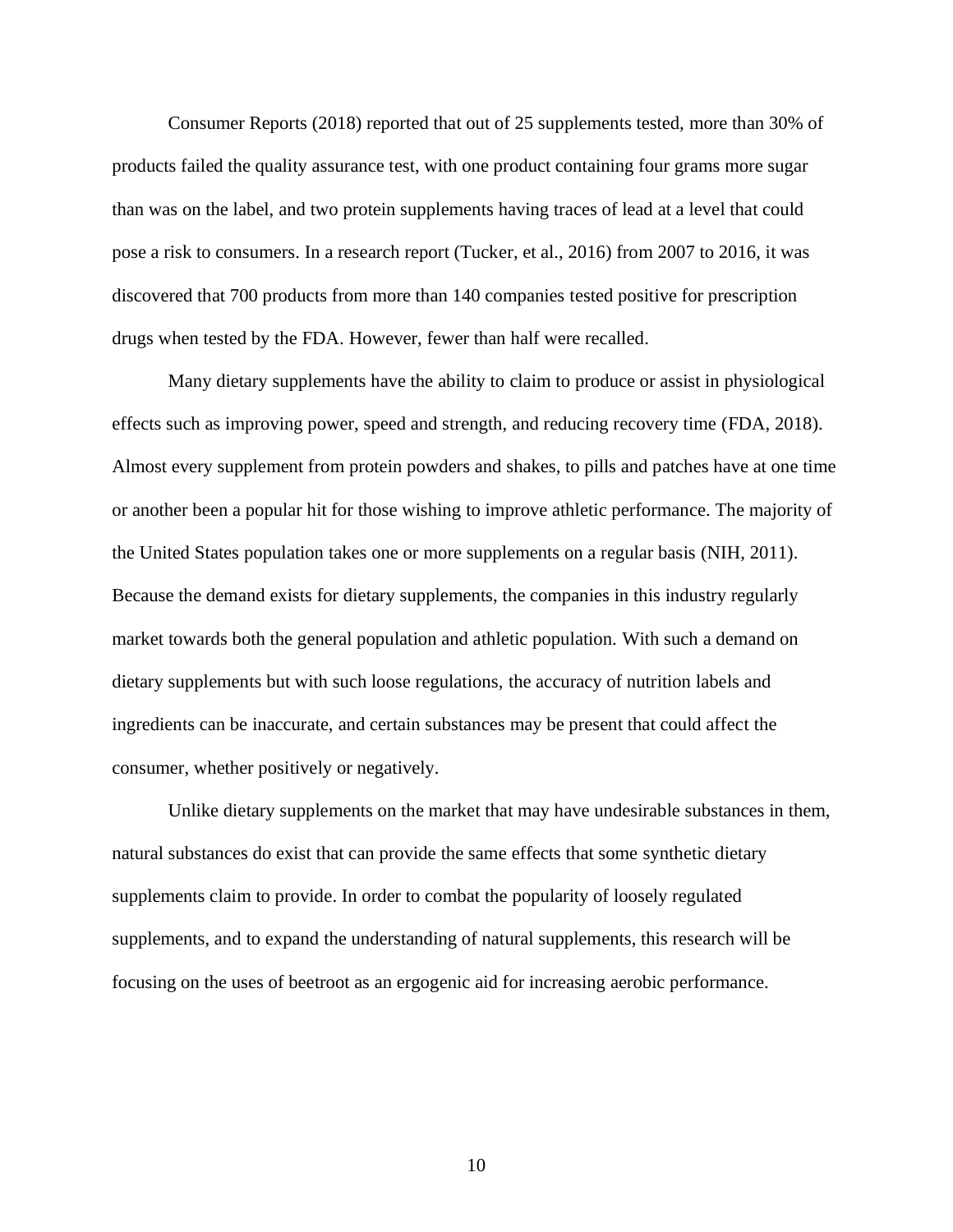#### **Overview of Dietary Nitrates**

Nitrate  $(NO<sub>3</sub>^-)$  is an ion consisting of one nitrogen and three oxygen molecules. Dietary nitrates, are nitrates that are naturally occurring in foods such as fruits and vegetables. Nitrates form in foods that grow close to the ground – such as spinach, carrots, and beetroot (Bahadoran, Z., et al., 2016). When these nitrates in fruits and vegetables are exposed to the lingual bacteria of the mouth, they are transformed to nitrites  $(NO<sub>2</sub>^{-})$ . Nitrates and nitrites are also added to processed meats. When these nitrates and nitrites from processed meats are exposed to extremely high heat or are combined with sodium, nitrosamine is the result – a compound that is highly carcinogenic (Song, P., et al., 2015). Thus, nitrates found in fruits and vegetables and nitrates added to processed meats have vastly different physiological effects, health benefits and health consequences.

Nitrates that are present in fruits and vegetables (most notably green leafy vegetables and root vegetables) are praised for their nitrate concentration, contrary to processed meats. When nitrates from fruits and vegetables interact with the lingual bacteria in saliva, the nitrate loses one oxygen, and becomes a nitrite. Once the converted nitrite reaches the stomach, the acidity of the stomach converts nitrite into nitric oxide (NO), where it eventually makes its way to the circulatory system (Bailey, et al., 2012). When NO reaches the circulatory system, it is released by the endothelial cells, which cover the innermost lining of blood vessels. NO then acts on vascular smooth muscle to relax, and the blood vessel dilates, increasing circulation (Coles & Clifton, 2012).

An increase in circulation has many benefits – increased oxygen and nutrient delivery to tissues, increased clearance of metabolic waste products, and an increase in the body's ability to dispose of heat (Garcia, X., & Stein, F., 2006; Lidder, S., & Webb, A., 2013). Green leafy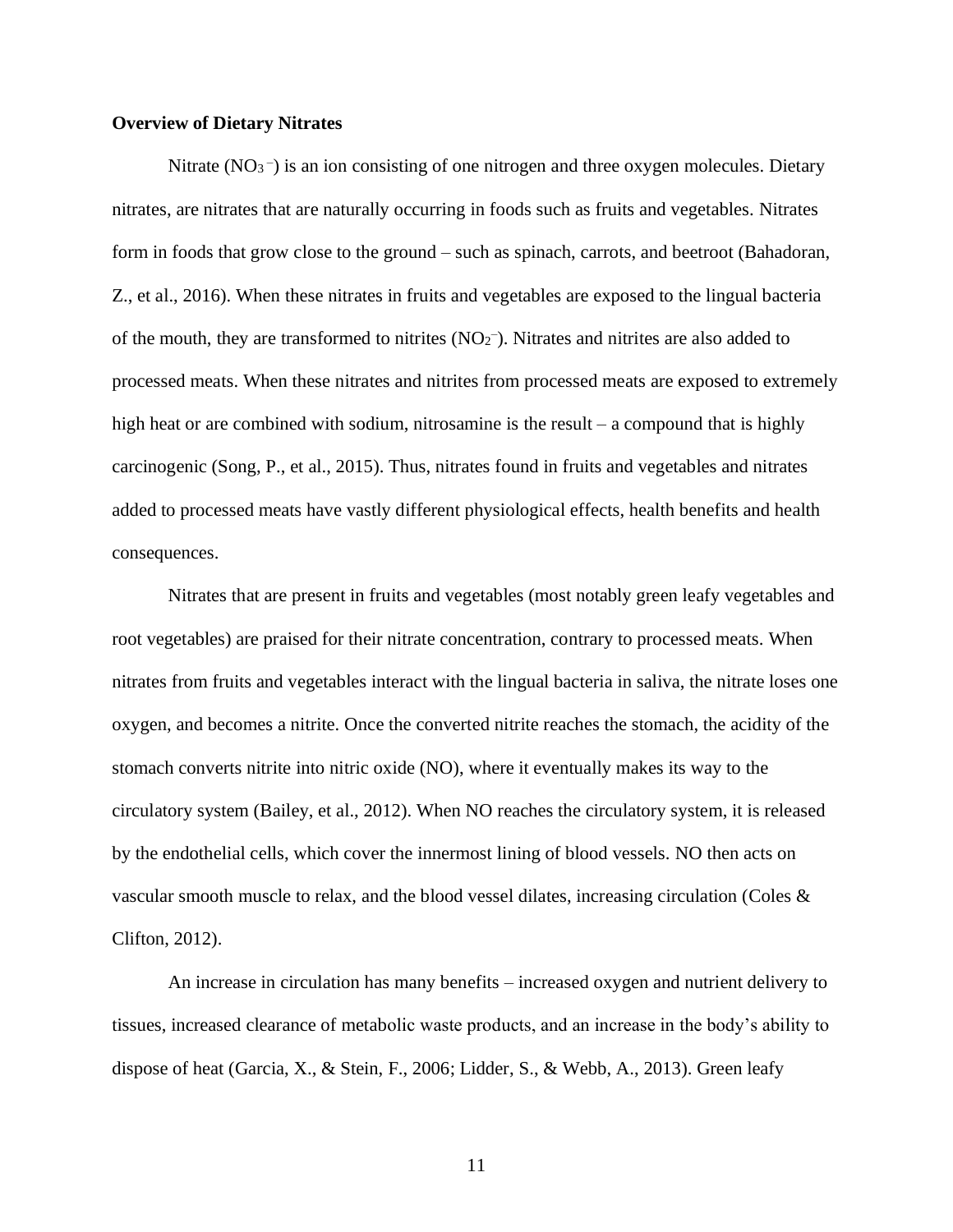vegetables are often praised for their abilities in increasing overall health, and their nitrate content is just one of many notable health benefits. Dietary nitrates not coming from processed meats may have the ability to provide significant health benefits when ingested regularly.

#### **History of Beetroot**

A type of beetroot originated on the coast of the Mediterranean and was commonly used by the Greeks and the Romans, due to their belief that it could be used for medicine (Nottingham, 2004). By the 15<sup>th</sup> and 16<sup>th</sup> centuries it had been brought to Europe where it was used to add color to food (Nottingham, 2004). Sugar beet was also developed around the 18<sup>th</sup> century, when chemist Andreas Margraff discovered that there was sucrose in beetroot, and how to extract it (Harveson, R., 2019; New World Encyclopedia, 2013). Today, sugar beet is different than beetroot. Sugar beet accounts for more than 30% of the worlds sugar (Harveson, R., 2019; New World Encyclopedia, 2013).

It is unclear when exactly beetroot juice started becoming popular, however it is clear that beetroot juice has gained lots of research attention in the past decade for enhancing athletic performance. When studies started being published around the year 2010 (Bailey, S., et al., 2009; Vikas, K., et al., 2010), beetroot juice became the new ergogenic aid for anyone looking for an all-natural supplement. Now, in addition to juice, it also comes in the form of powder, along with the historically common forms such as cooked, baked, and pickled. Whether or not the powder form provides the same benefits that the juice form may provide is still not certain. More research is needed to make any conclusions.

#### **VO2Max and Its' Indications for Aerobic Fitness**

Many ways for measuring an individual's anaerobic and aerobic fitness exist. There are endless amounts of tests – such as the 1.5 mile run, the 12 minute run, muscular endurance tests,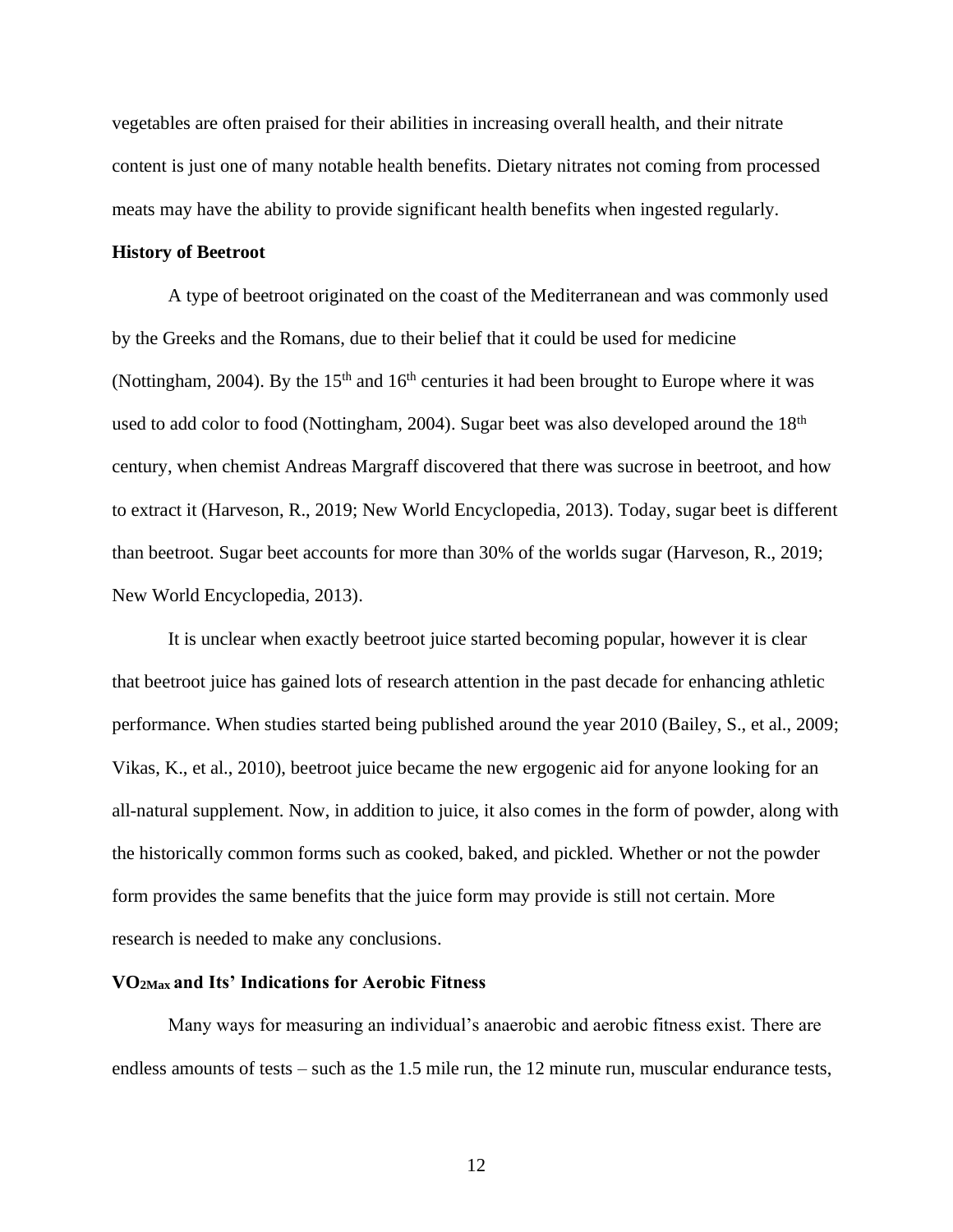1RM tests, and countless others. Something slightly more clinical that has the ability to obtain a real measurement is a  $VO<sub>2Max</sub>$  test. This test has the ability to measure maximal oxygen consumption and utilization. The more efficient someone is at utilizing oxygen, the higher oxygen consumption ability they will possess, and the more aerobically fit they will be (ACSM, 2010).

A VO2Max test consists of using a treadmill and a metabolic cart for equipment. Once a subject is connected to the metabolic cart, heart rate, oxygen consumption, carbon dioxide exhalation, and respiratory exchange ratio can be measured. All of these measurements can together help determine the subject's aerobic capacity and the level of cardiorespiratory endurance they possess.

When an individual engages in a test of maximal oxygen consumption, they start with a light speed (1-3 mph), and a slight or no grade. A treadmill protocol, most commonly the Bruce protocol is used for a maximal oxygen consumption test. Speed and grade both increase in increments of 90 seconds to 180 seconds. A test is terminated when an individual's oxygen consumption does not increase more than 1.5 ml/kg/min even when the next level is executed, when RER (respiratory exchange ratio) is nearing 1.2, or when they have reached their predicted maximum heart rate.



**Figure 1.** Participant Engaging in VO2Max Test (Photo Credit: Margaret Vacher-Weill)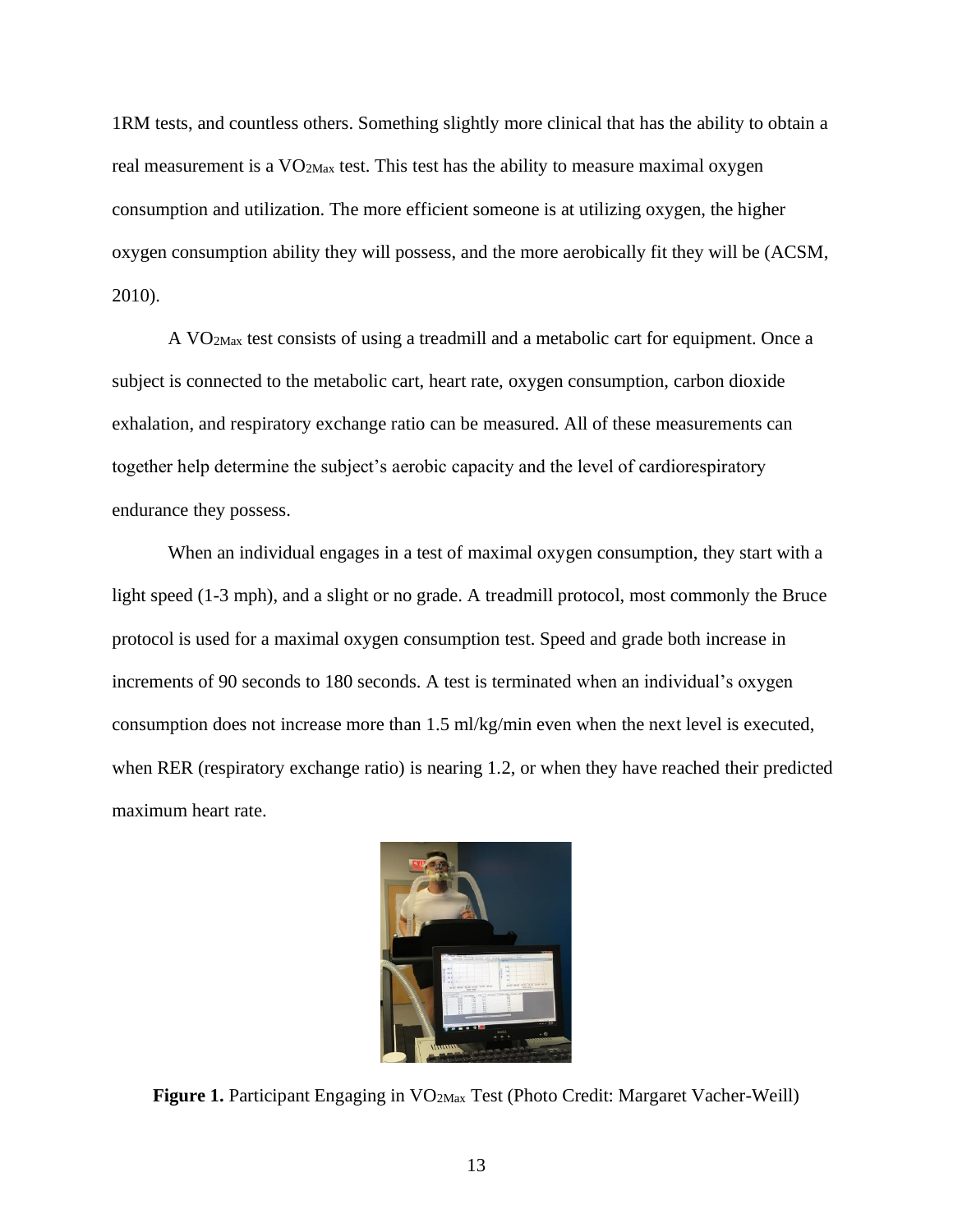A VO2Max test may not necessarily always collect accurate data. Oftentimes, individuals who engage in a  $VO<sub>2Max</sub>$  test are not able to reach their true maximum level of oxygen consumption and heart rate due to the laboratory setting, lack of air movement, nervousness, discomfort, and choosing to stop before their true maximum level of oxygen consumption (which may otherwise be known as  $VO<sub>2Peak</sub>$ ). Those with experience in taking maximal tests likely have the best shot at reaching their true maximum.

#### **Beetroot's Effects on Physiological Functions**

Beetroot has long been revered for boosting the health of those who consume it on a regular basis. The root vegetable has been claimed to provide certain ergogenic effects to improve one's athletic performance, as well as improving digestive, musculoskeletal, cardiovascular and neurological health (Nagdeve, 2019).

Beetroot has a high concentration of nitrates. Although many vegetables have comparable amounts of nitrates, beetroot has an exceptionally high amount, only coming in second to radishes according to one study conducted in 2016 (Bahadoran, Z., et al.). These high nitrate foods have scientifically been proven (Tousoulis, 2012) to possess the ability to improve one's cardiovascular health and circulation, due to the effects that nitrates have on the body. Through the nitrate-nitrite-nitric oxide pathway that dietary nitrates circulate through upon ingestion, dilation of our blood vessels (vasodilation) from increased nitric oxide (NO) release is often the end result (Bailey, et al., 2012).

Because NO is released from the endothelium, anything that damages the endothelium will inhibit NO release. The most significant cause of endothelial damage is atherosclerosis – a build-up of cholesterol and other substances on the inside lining of blood vessels. Atherosclerosis is a process that occurs over time, most often through poor diet, a sedentary lifestyle, and/or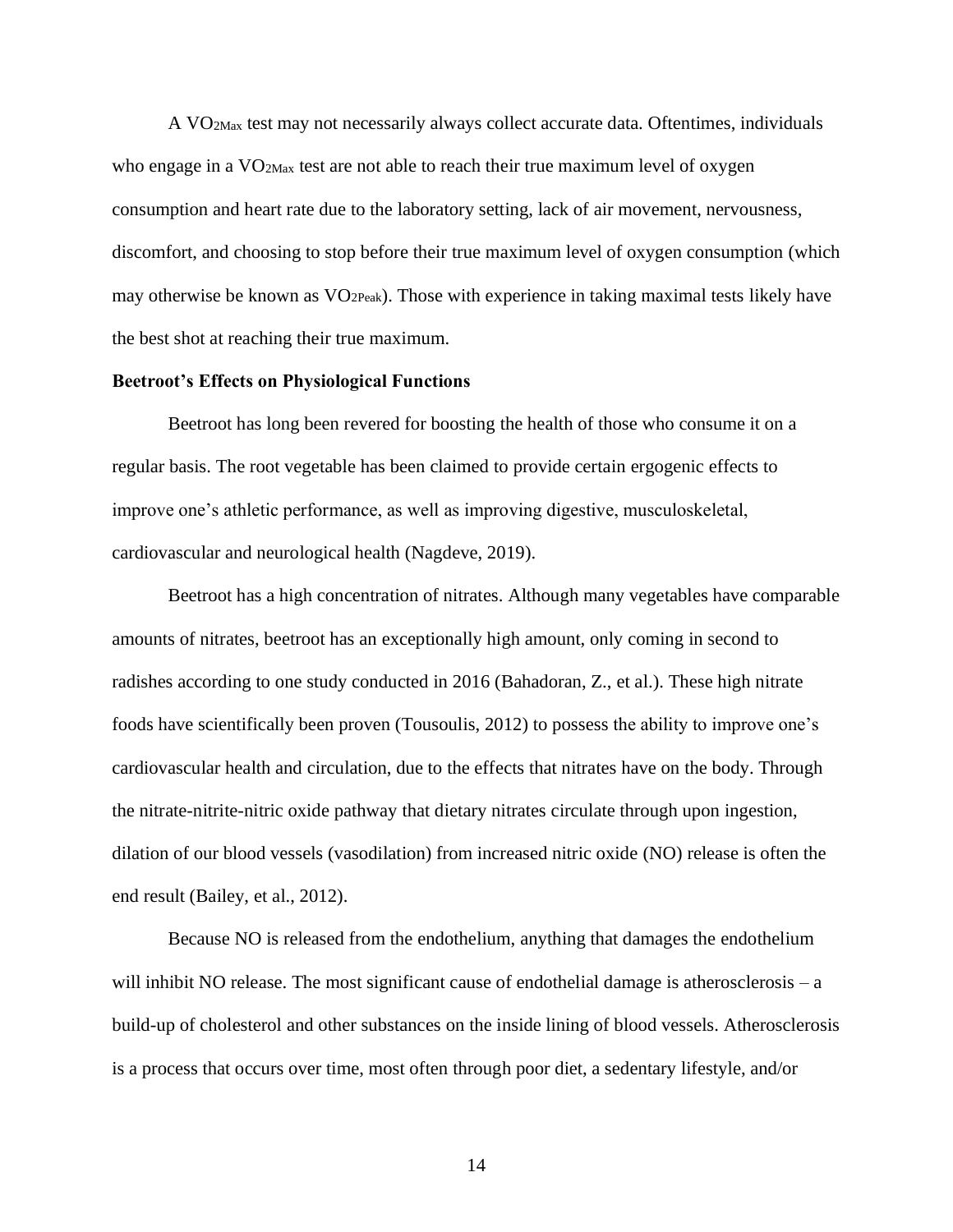smoking. Advanced atherosclerosis can seriously affect vasodilation, therefore causing high blood pressure (hypertension). However, atherosclerosis can be prevented or slowed with activities that would stimulate the increase of NO release, such as exercise, and regularly consuming foods containing naturally occurring nitrates (Webb, A., et al., 2008).

As a natural dietary supplement used as an ergogenic aid for athletic performance, some companies now distribute it as a natural performance enhancing supplement. Beetroot juice comes in bottles to consume for enjoyment, as well as in 'sport shots' – which are 2.4 ounce bottles of concentrated beetroot juice (James White Drinks, 2019), in order to provide the maximum amount of nitrates for athletes in a single shot. These 'sport shots' have 400 milligrams (approximately 6.4 mmol's) of nitrates in one dose.

Research conducted on beetroot juice and its effects on cardiorespiratory parameters has largely been studied in submaximal settings, and with doses <10 mmol's of nitrates. One of the first studies conducted on beetroot juice and its physiological effects was conducted by the American Heart Association (AHA) in 2008 (Webb, A., et al.). The study examined acute effects of beetroot juice (500 mL; 34.0  $\pm$  0.1 to 45  $\pm$  2.6 mmol's/L) on blood pressure. Following the consumption of beetroot juice, blood pressure began to decrease at 1 hour after ingestion, and a peak drop in blood pressure occurred (10.4 $\pm$  3.0 mmHg) at 2.5 hours after ingestion. Following 24 hours after ingestion, systolic blood pressure was still slightly lowered (~4.0 mmHg) but was not statistically significant (P=.058).

This initial study conducted by the AHA gained interest from the academic community. Following its publication, many studies were conducted on beetroot's effects on blood pressure, heart rate, athletic performance, and levels of oxygen consumption at submaximal levels. A similar study (Kukadia, 2019) was conducted looking at aortic systolic pressure instead of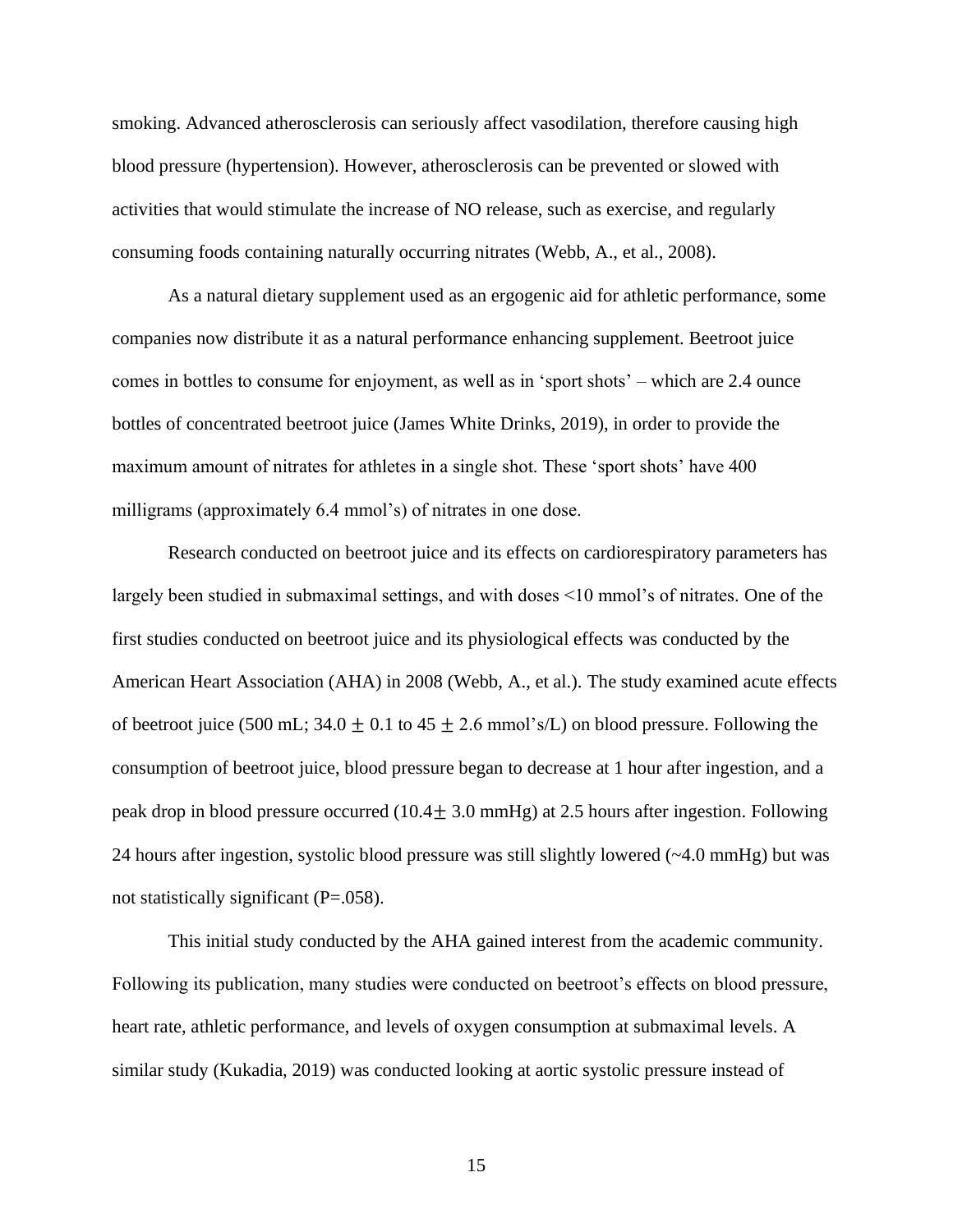brachial pressure (most studies had since focused on brachial), and with a much lesser amount of dietary nitrate (~7.0 mmol's). Fifteen healthy subjects were recruited to consume either beetroot juice or a placebo. Aortic pressure was measured at various intervals including 5, 10, 15, 30, and 60 minutes, and up to 24 hours after consuming the juice. Peak drop in aortic pressure was seen at 30 minutes (~5.0 mmHg), with the effects completely or almost having worn off by the 24 hour mark. The implications for the results of these studies and more (Coles & Clifton, 2012; Lidder, & Webb, 2013; McDonagh, et al., 2018; Vikas, et al., 2010) have been promising for natural blood pressure control aids, especially for individuals on blood pressure medication.

Following the publication of the AHA study in 2008, the following studies that were published focused on honing the amount of beetroot juice needed to produce a physiological response, and the time interval of ingestion at which was optimal for producing the peak physiological response. Questions arose with the minimal amount needed to lower blood pressure, and eventually, within the exercise physiology side of things – increase an individual's aerobic fitness at submaximal intensities.

The AHA study (2008) showed that a 500 mL ingestion of beetroot juice (34.0  $\pm$  0.1 to  $45 \pm 2.6$  mmol's/L) had significant but temporary effects on systolic and diastolic brachial blood pressure. Two years later, the AHA published another study (2010) in the same journal consisting of ingestion of 250 mL (5.5 mmol's) of beetroot juice. Results showed that three hours after beetroot juice ingestion, systolic blood pressure dropped  $5.4 \pm 1.5$  mmHg, with no significant changes in diastolic blood pressure (Vikas, K., et al., 2010).

After these studies were published, researchers began to question whether or not beetroot would enhance athletic performance. If it has the possible capability to lower blood pressure so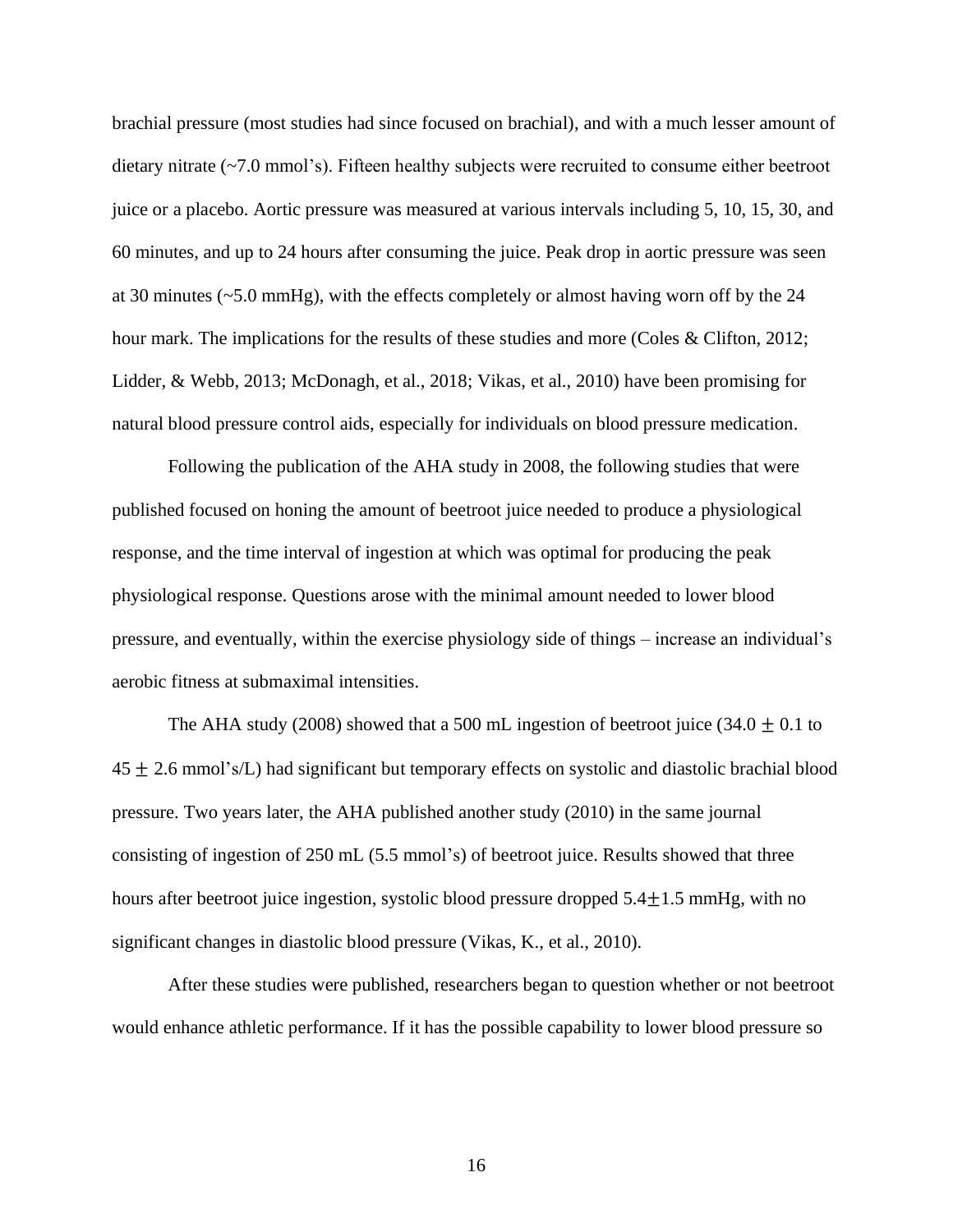drastically, that also means that circulation is likely improved, and improved circulation likely means greater oxygen transportation.

In 2009 (Bailey, S. J., et al.), a study was conducted using eight healthy men (aged 19-38;  $VO<sub>2Max</sub> 49±5 ml/kg/min$ , and assigning each participant to drink either 500 mL of beetroot juice  $(11.2 \pm 0.6$  mmol's of nitrates) or 500 mL of a blackcurrant cordial juice as a placebo, which had an almost undetectable amount of nitrates, for six consecutive days. Prior to the six days, a VO2Peak was determined with cycle ergometers. On day 4 of the juice consumption, two periods of moderate intensity cycling were performed. On days 5 and 6, one period of moderate intensity and severe intensity cycling were performed each day. All periods of cycling were performed for 6 minutes, with the exception of the severe intensity period, where the participants cycled until failure, indicating exercise tolerance. During every test conducted, pulmonary gas exchange was measured with a metabolic cart.

The results showed that after three days of beetroot juice supplementation, oxygen cost of a given work rate at moderate intensity was reduced by approximately 15%. By day 6, the time to failure was increased (PLA:  $583 \pm 145$  sec. vs. BR:  $675 \pm 203$  sec.). These findings were quite relevant in contributing to research, such that, "an acute nutritional intervention (i.e., dietary supplementation with a natural food product that is rich in nitrate) can reduce the O2 cost of a given increment in work rate by ∼20% is, therefore, remarkable" (Bailey, S. J., et al. 2009). Despite these findings, exhaled  $CO<sub>2</sub>$  and RER were not significantly different between the placebo and beetroot juice groups, both at moderate-intensity and severe-intensity.

In 2016, another article that was published (Carriker, C., et al.) on oxygen consumption involved 11 men (5 'low fit' men,  $VO_{2Max}: 42.4 \pm 3.2$  ml/kg/min, 5 'high fit' men,  $VO_{2Max}: 60.1$  $\pm$  4.6 ml/kg/min). Participants drank either black-currant juice (70 mL; placebo) or nitrate rich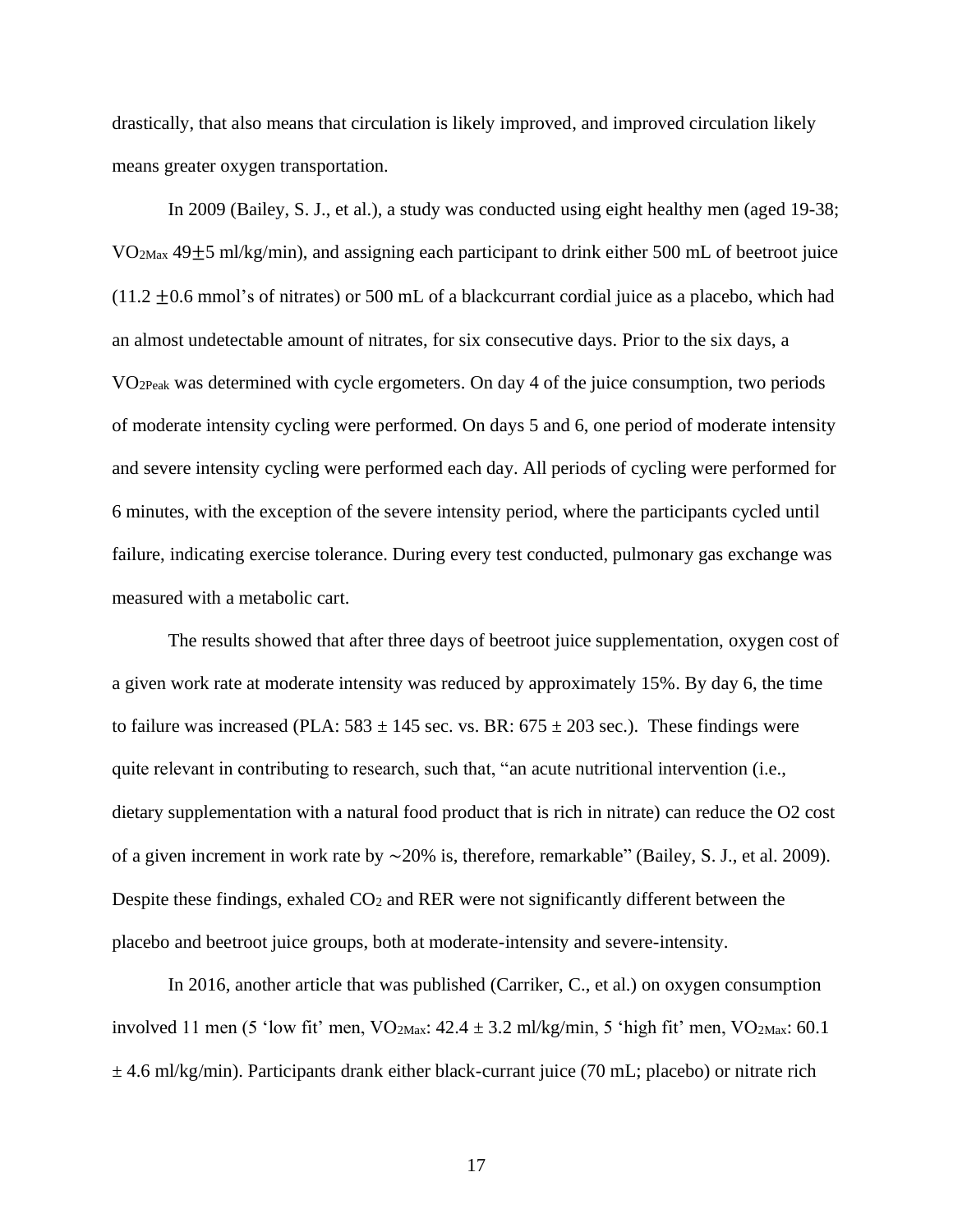beetroot juice (70 mL; 6.2 mmol's of nitrates). There were three trials conducted during this study. During trial 1, a baseline  $VO<sub>2Max</sub>$  test was conducted prior to ingestion of any juice. Values were calculated for each participants percentages of their  $VO<sub>2Max</sub>$  prior to trials 2 and 3 (45%, 60%, 70%, 80%, and 85% VO2Max). These percentages were used for submaximal intensities for all participants in trials 2 and 3. Three minute recovery rest was given in between each exercise bout of submaximal work. Participants drank the prescribed dosage (70 mL) of either the placebo, or the beetroot juice four days in a row prior to trials 2 and 3.

There were very few differences in oxygen consumption at submaximal intensities in the high fit group between the consumption of beetroot juice and placebo, however, there was a notable decrease in oxygen consumption at submaximal intensities in the low fit, beetroot juice consuming group.



**Figure 2.** Study Overview of O<sub>2</sub> Consumption at Submaximal

Intensities (Carriker, C., et al., 2016)

These results led to the conclusion that beetroot juice supplementation may have a greater effect on non-aerobically fit individuals, than those who are aerobically fit, though the reasons for this are still unclear. Interestingly, similar to the study aforementioned (Bailey, S. J., et al.,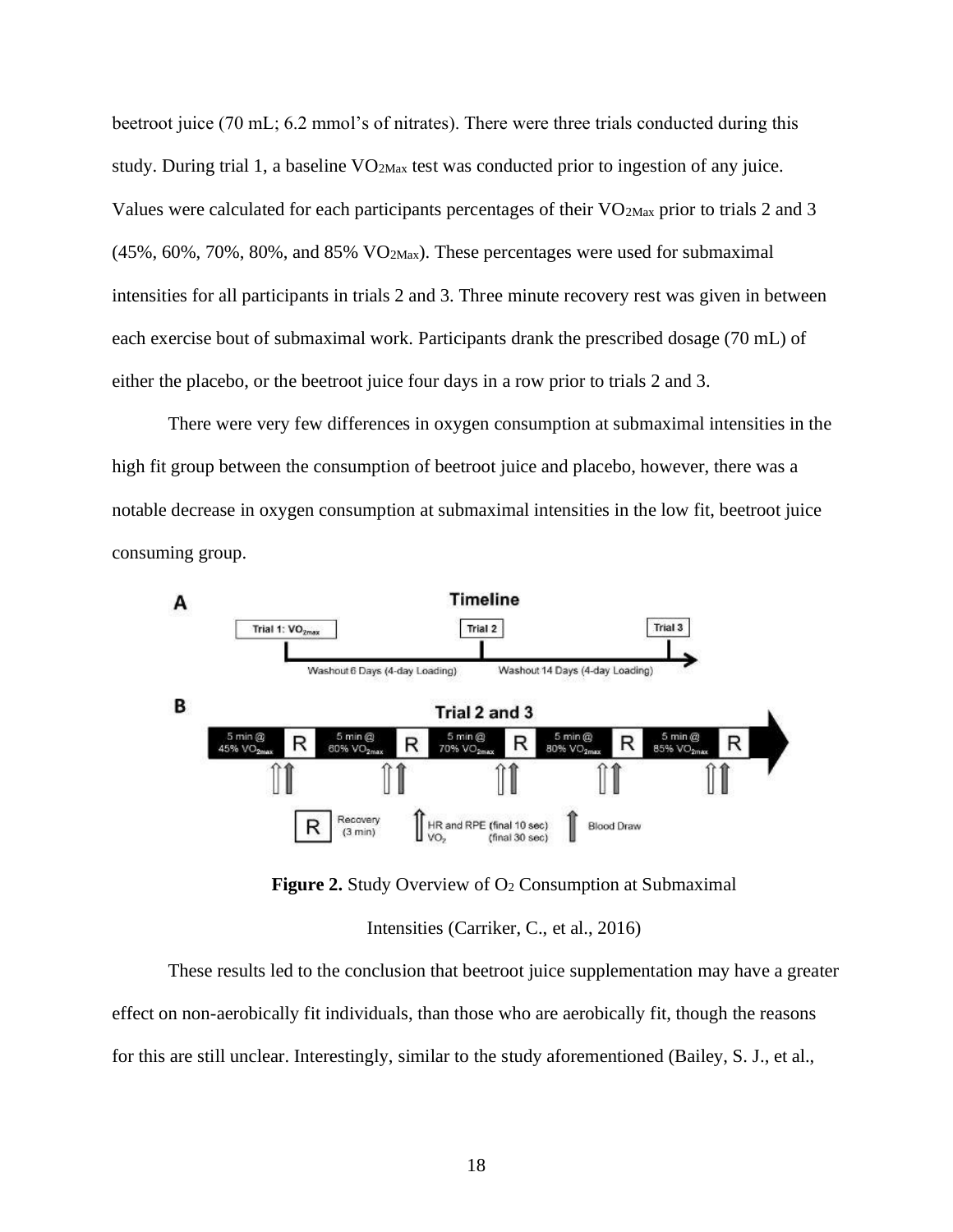2009), RER was not significantly different not just in the placebo and beetroot juice group, but also in the high fit and low fit groups.

These findings as well as many others urged the creation of a systematic review on the topic of beetroot juice on exercise performance between the years of 2010 and 2016 (Dominguez, R., et al., 2016). 23 articles were analyzed, fitting the criteria of all participants being endurance athletes, being tested in either normoxic or hypoxic conditions, and with a consumption of at least 70 mL of beetroot juice to a maximum 500 mL of beetroot juice.

This systematic review concluded that beetroot juice does positively affect aerobic athletic performance in most conditions, either by increasing oxygen utilization at submaximal intensities, decreasing RPE at relative intensities, or prolonging maximal efforts. Common findings in order to produce an ergogenic effect were consuming at least 6.0-8.0 mmol's of nitrates (or more if the participant is highly aerobically trained), and consuming the beetroot juice at least 90 minutes before exercise, as the peak effect of the supplement likely occurs sometime between 2.5-3.0 hours after ingestion (Dominguez, R., et al., 2016). Some differences in acute vs. chronic supplementation did become apparent in this systematic review, when comparing the data. Chronic supplementation had slightly more success in producing an ergogenic effect, which will be discussed later.

There were, however, studies that did not yield any results. A 2018 study (Bernardi, B., et al.) used 10 trained males in an experiment looking at mean and peak power output on cycle ergometers. Protocol was to ingest approximately 9.3 mmol's of nitrate rich beetroot juice (400 mL) for seven days, before engaging in 20, 6-second all out sprints, with 24-second passive recovery in between. The control group drank a placebo of blackcurrant juice.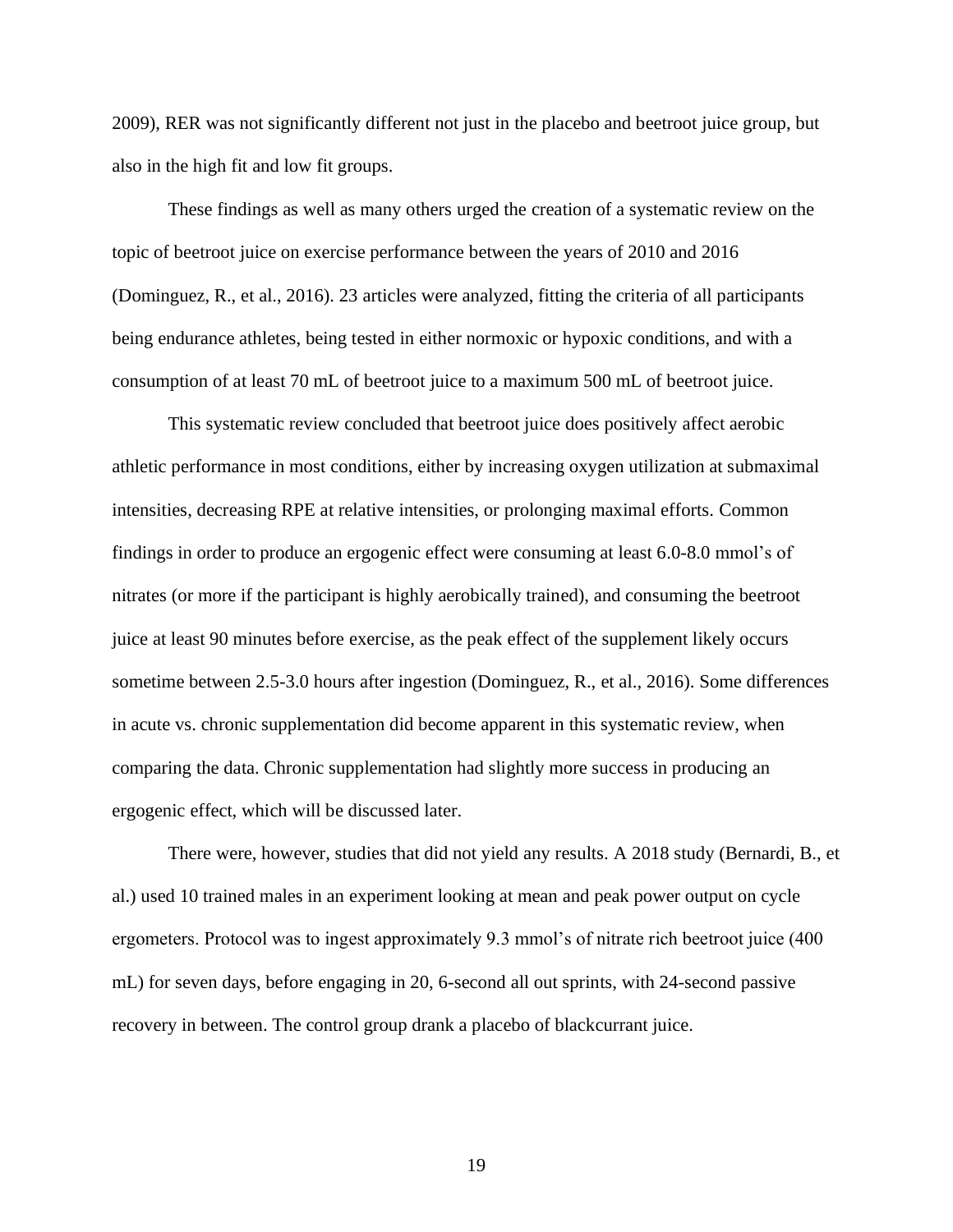There were no statistically significant results in peak and mean power output between the beetroot juice and placebo. Explanations for these results that differ to most studies could be that the exercise protocol used could have primarily been utilizing the individual's anaerobic energy systems, which beetroot juice may not have as great of an effect on, compared to the aerobic system.

Another study that did not yield any results (Fiddler, R., et al., 2018) took 10 female collegiate volleyball athletes (VO<sub>2Peak</sub>:  $37.4 \pm 3.3$  ml/kg/min) and studied whether or not acute supplementation of 60 mL of beetroot juice (~4.0 mmol's of nitrates) improved bouts of exercise at 45%, 65% and 80% of VO2Peak in two separate sessions. The placebo was a blackcurrant juice with negligible amounts of nitrates.

The results were not statistically significant for heart rate,  $RPE$ ,  $VO<sub>2</sub>$ , and RER. These results may have been due to the dosage of beetroot juice (60 mL, ~4.0 mmol's of nitrates). Most studies utilize at least 6.0 mmol's of nitrates, and in studies with trained athletes, at least 8.0 mmol's of nitrate supplementation may be needed to produce an ergogenic effect.

Despite these few studies which have not induced an ergogenic effect on its' participants, for every study that has yielded inconclusive results, there are several more that have had relevant results with beetroot juice supplementation to improve aerobic performance.

A 2016 study (Ernest, G., et al.) found that supplementation with 140 mL of beetroot juice (~11.0 mmol's of nitrates) acutely improved maximum power output in cycling (3-4 seconds), as well as in an all-out, 30-second sprint. This is opposite to the findings of the previously mentioned 2018 study (Bernardi, B., et al.), which did not yield any results when looking at maximum power output (6 seconds) on the cycle ergometer. The explanation for these differences in results between the two studies is unclear, although the 2016 study (Ernest, G., et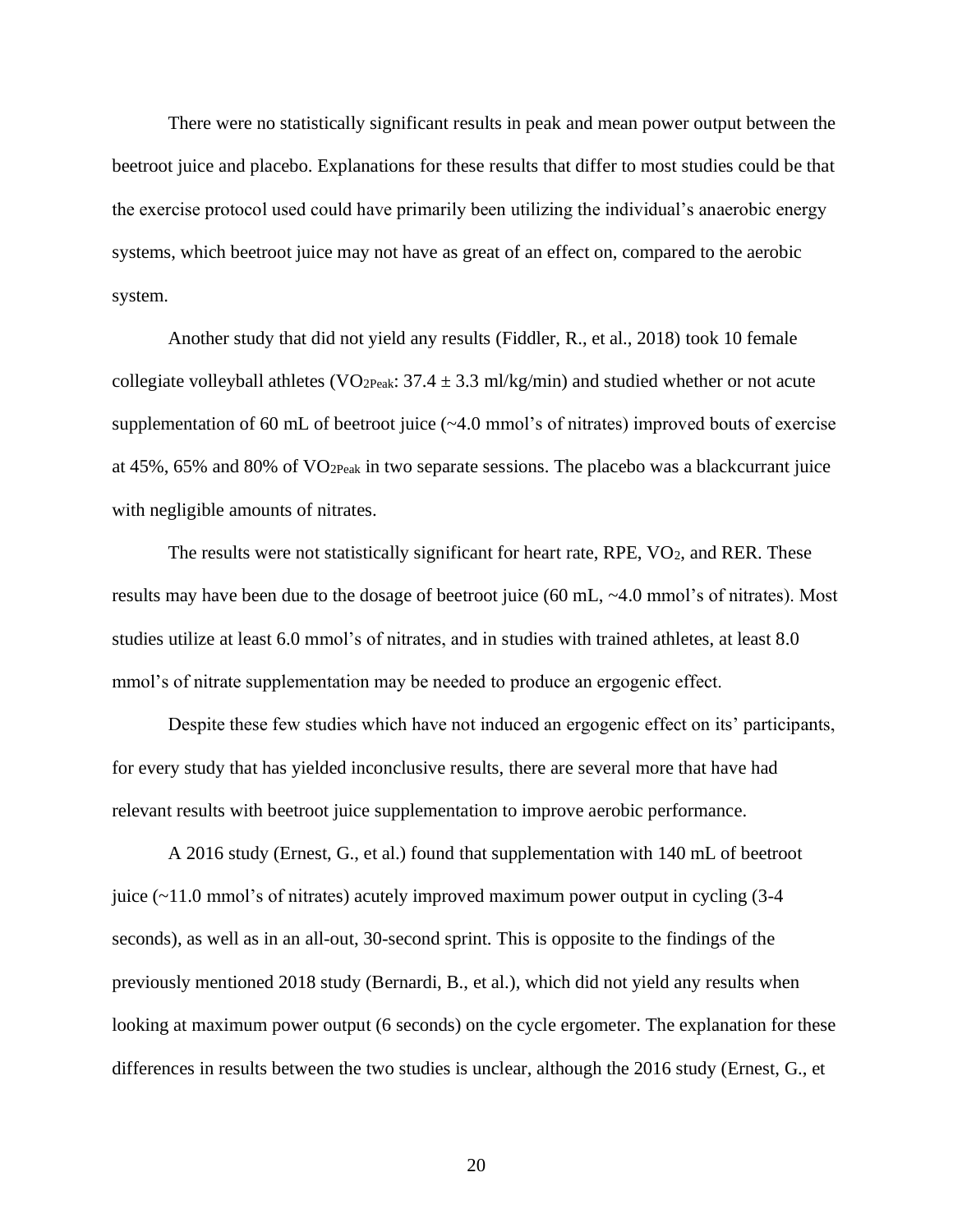al.) did have approximately 2.0 mmol's greater of a nitrate content in the supplement than the 2018 study. It is possible that these extra few mmol's of nitrates had an effect on maximal power output.

Most studies conducted on beetroot juice and aerobic performance examine the effects of the natural supplement at submaximal intensities (e.g.  $-45\%$  to 85% of VO<sub>2Max</sub>). However, whether or not beetroot juice supplementation improves maximal oxygen consumption  $(VO<sub>2Max</sub>)$ may still not be determined.

One study conducted in 2012 (Murphy, M., et al.) found that consumption of baked beetroot with greater than 500 milligrams of dietary nitrates (>12.0 mmol's) increased a 5 kilometer time trial in 11 recreationally fit men and women slightly  $(12.3 \pm 2.7 \text{ vs } 11.9 \pm 2.6 \text{ m})$ km/hour) compared to the placebo group, which was ingesting cranberry relish. Notably, running velocity in the last 1.8 kilometers of the time trial was increased by approximately 5% in the beetroot consuming group  $(12.7\pm3.0 \text{ vs } 12.1\pm2.8 \text{ km/hour})$  compared to the placebo consuming group, and RPE measured at 1.8 kilometers into the time trial was lower  $(13.0 \pm 2.1 \text{ vs } 13.7 \pm 1.9)$ compared to that of the placebo group. Although maximal oxygen consumption was not measured in this study, and whole beetroot rather than beetroot juice was consumed, the results of this study could still reflect the improvement that beetroot may provide at maximal intensities.

Despite not examining the effects of beetroot juice and maximal oxygen consumption, another study (Larsen, F., et al., 2010) tested the effects of sodium nitrate (equivalent to 100-300 grams of a nitrate rich vegetable) on maximal oxygen consumption in comparison to a placebo of sodium chloride. Nine healthy volunteers were recruited to participate (age  $30 \pm 2.3$  years, VO<sub>2Max</sub>:  $3.72 \pm 0.33$  L/min) in this study involving arm and leg cycle ergometers. Participants took .033 mmol's of sodium nitrate based on kilograms of body weight three times daily, with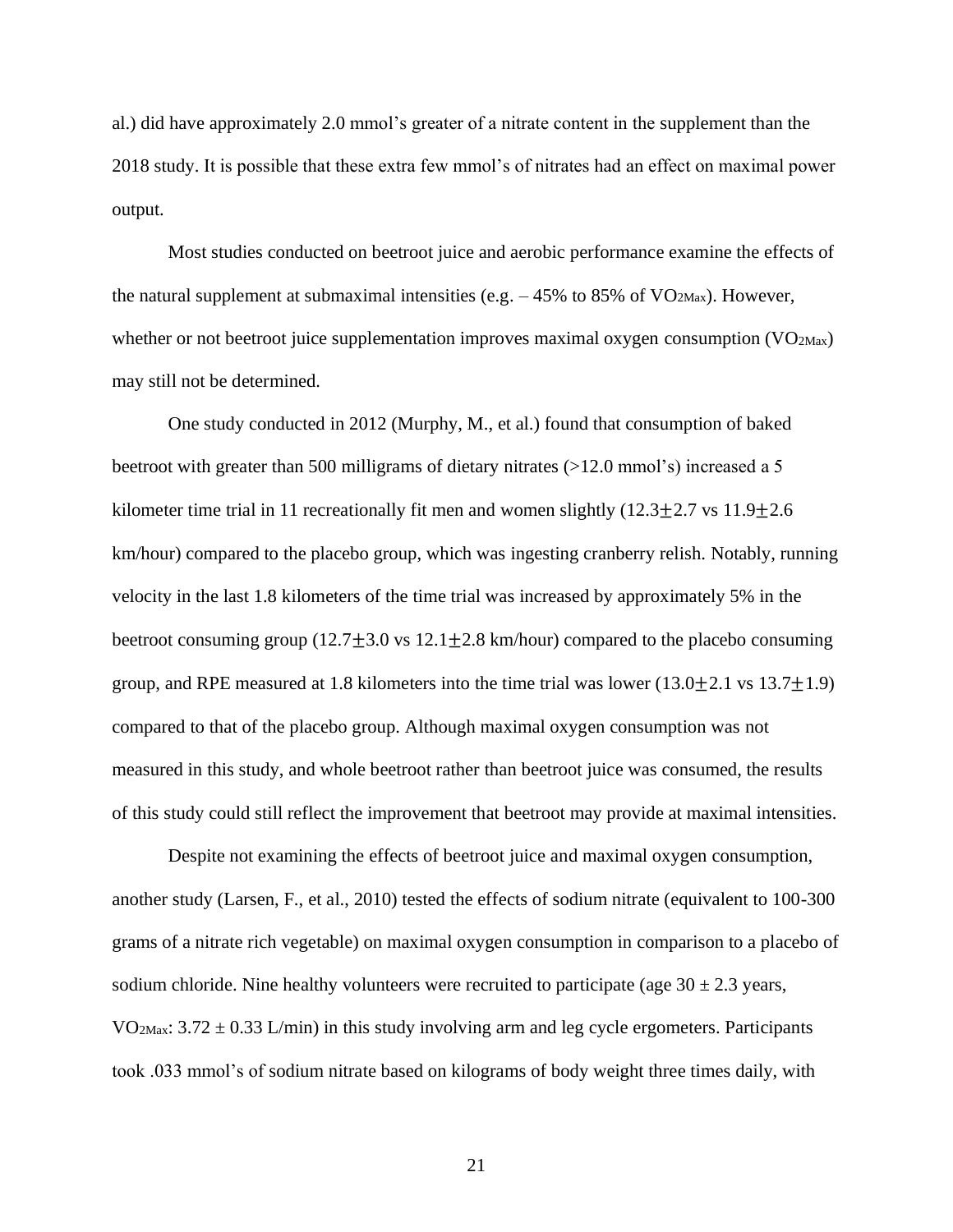the last dose approximately 40 minutes before the test. The results showed that although RER and heart rate were unaffected between the baseline test and maximal test,  $VO<sub>2Max</sub>$  was reduced following sodium nitrate supplementation (Placebo:  $3.72 \pm 0.33$ , Nitrate:  $3.62 \pm 0.31$ ), even though time to exhaustion increased (Placebo:  $524 \pm 31$  sec., Nitrate:  $563 \pm 30$  sec.). In conclusion, sodium nitrate did affect  $VO<sub>2Max</sub>$  by increasing time to exhaustion and lowering VO2Max, but not affecting heart rate or RER.

Other studies conducted, (Nyakayiru, J., et al., 2017; Thompson, C., et al., 2016; Wylie, L., et al., 2016) have found that overall, beetroot juice or another form of nitrate supplementation may very well increase the efficiency of utilization of the aerobic system, whether through reduced oxygen consumption at relative intensities, lowered RPE at relative intensities, or prolonged sustainment of intense exercise loads.

#### **Acute vs. Chronic Effects of Beetroot Juice on VO2Max**

Although there is promising research on beetroot juice supplementation and enhancing athletic performance, there are many factors that can change the effect of the natural supplement. Age, health, fitness level, and acute or chronic supplementation all determine the effect to which dietary nitrate supplementation will improve an individual's athletic performance. A chronic study is deemed as one which provides supplementation for at least several days consecutively, whereas an acute study is one in which participants ingest a supplement one time only, or for approximately 2-3 days or less.

A 2017 study (Nyakayiru, J., et al.) took 32 male elite level soccer players and tested both their anaerobic and aerobic fitness by using a Yo-Yo IR1 running test following six consecutive days (chronic supplementation) of either nitrate-rich beetroot juice consumption (140 mL, ~12.0) mmol's/nitrates/day), or consumption of a nitrate-depleted beetroot juice, serving as the placebo.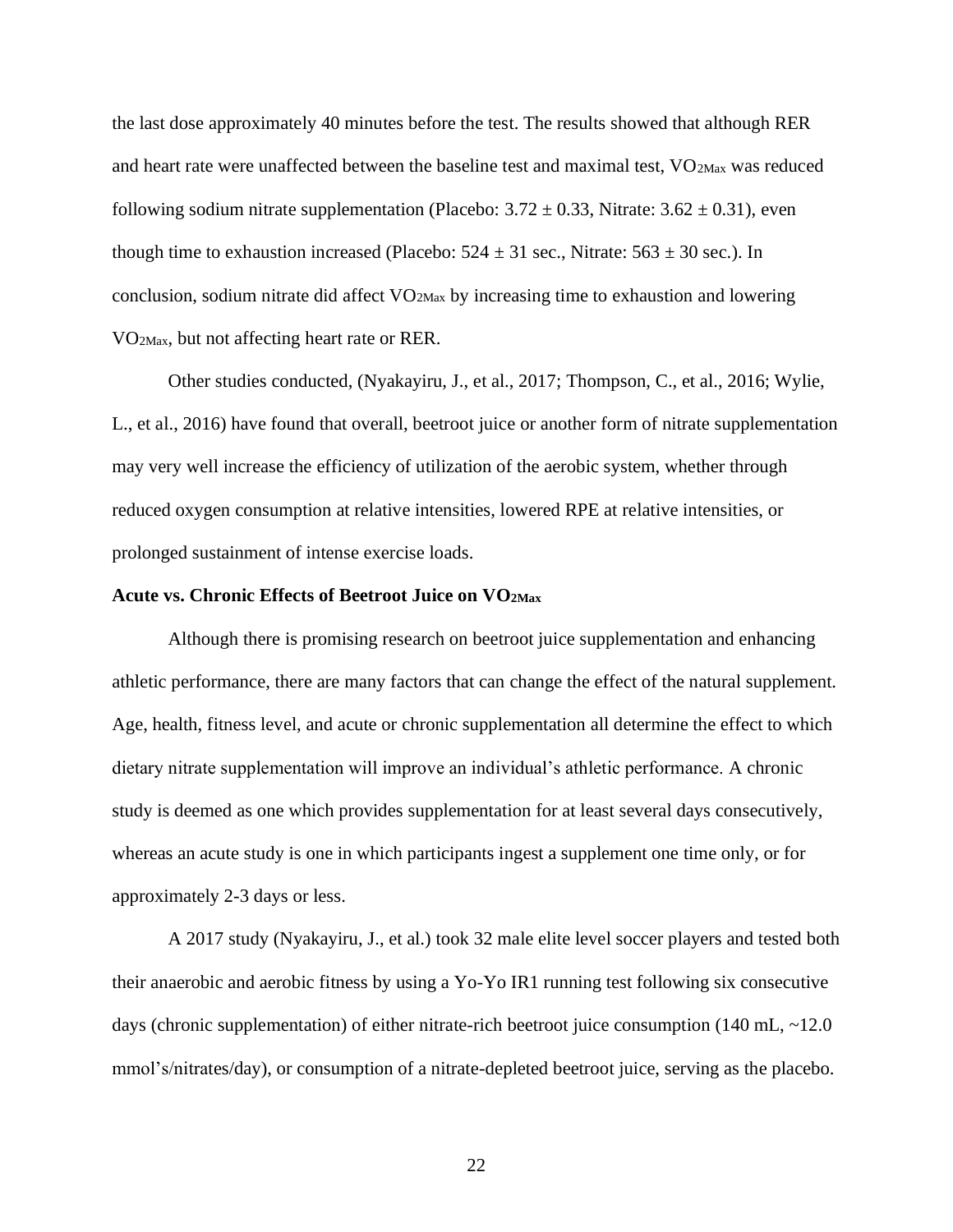The Yo-Yo IR1 test consists of 2x20 meter lanes, with the participant running back and forth from end-line to end-line keeping in tempo with a series of beeps from an audio system. As the test progresses, the time in between the beeps becomes shorter. Therefore, the participant must run progressively faster until failure to reach a line before a beep two consecutive times. When this occurs, the test is terminated. The end result was described in total time of the test, and total distance covered.



**Figure 3.** Results of Yo-Yo IR1 Test (Nyakayiru, J., et al., 2017)

Total distance covered was greater in the nitrate-rich beetroot juice consuming group  $(1623 \pm 48 \text{ m})$  compared to the nitrate-depleted beetroot juice consuming group  $(1574 \pm 47 \text{ m})$ . Therefore, time to exhaustion increased on average for the experimental group versus the control group. Oxygen consumption was not measured, and although peak heart rate did not differ between the two groups, average heart rate was slightly lower in the experimental group (172  $\pm$ 2) versus the control group  $(175 \pm 2)$ .

Another study (Thompson, C., et al., 2016) used of a very similar setup, with the differences being that the duration was 5 days of chronic supplementation, and with an amount of 70 mL of nitrate-rich beetroot juice (~6.0 mmol), and 70 mL of nitrate-depleted beetroot juice (placebo). The Yo-Yo IR1 test was also utilized for testing the participants (36 young male recreationally active individuals). Distance covered was an average of 3.9% greater with nitrate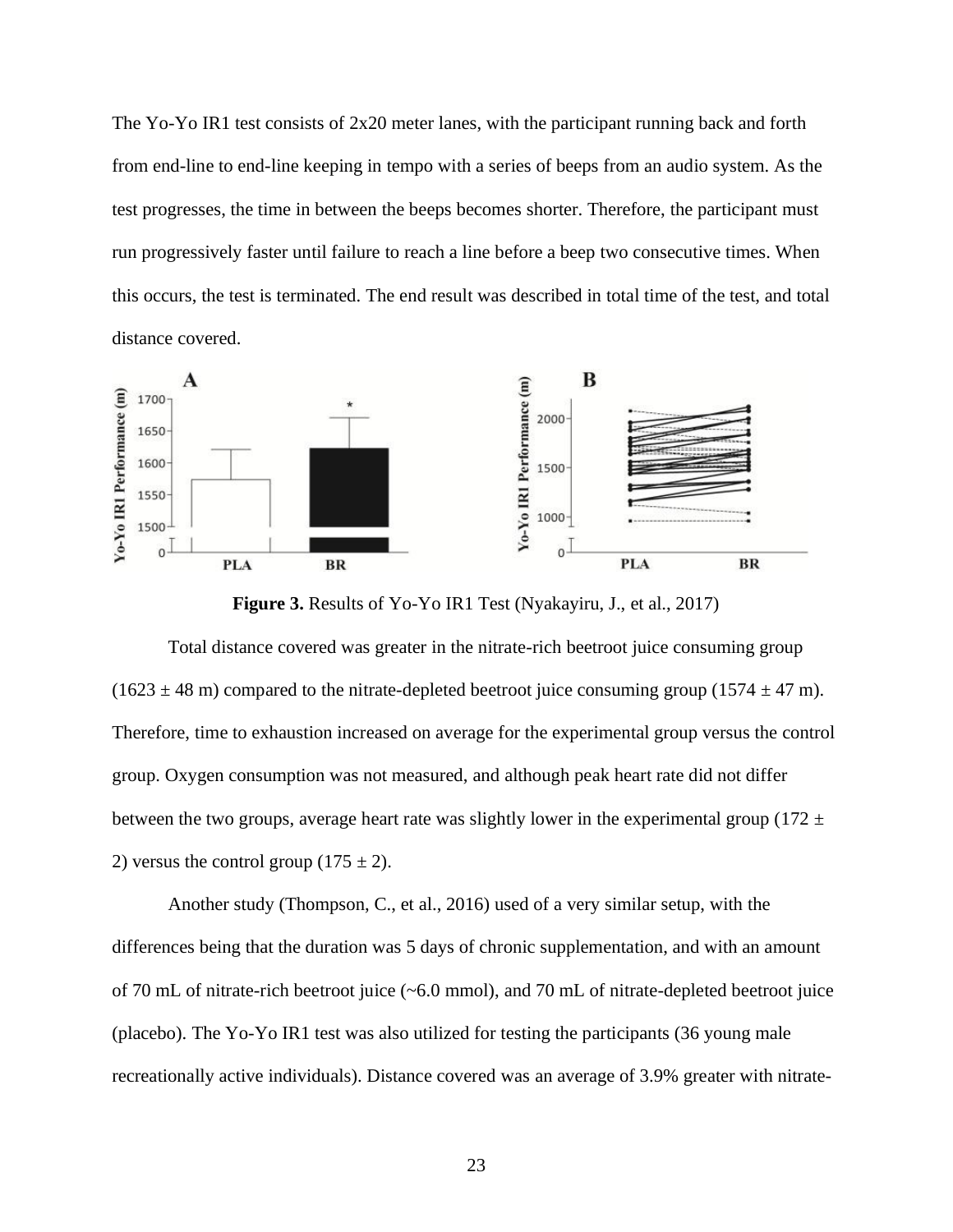rich beetroot juice supplementation than with nitrate-depleted beetroot juice supplementation (BR  $1422 \pm 502$  vs. PL  $1369 \pm 505$  m; P < 0.05).

In comparison to these chronic supplementation studies, an acute supplementation study conducted in 2018 (Kocoloski, G., & Crecelius, A.) recruited eight healthy males (age: 24.8±1.4 years; VO2Max: 34.2±3.9 ml/kg/min) to participate in a series of maximal and submaximal cycle protocols. Testers administered either water or mouthwash for each participant to rinse their mouth prior to ingestion of 70 mL of beetroot juice  $(\sim 6.0 \text{ mmol's})$ . The control group rinsed with an anti-bacterial mouthwash, inhibiting the nitrate-nitrite-nitric oxide pathway, while the experimental group rinsed with water, with no effect to the nitrate-nitrite-nitric oxide pathway.

Results showed no changes in submaximal and maximal work between the control and experimental groups. Besides a slight decrease in brachial blood pressure (1-3 mmHg), there were no changes in oxygen uptake or heart rate. The results of this study are similar to previous research which indicates that 70 mL of supplementation (~6.0 mmol's) may simply not be enough to produce an ergogenic effect.

A 2016 study (Wylie, L., et al.) looked at the specific effects of both chronic and acute supplementation. Doses of 3.0 mmol's (low) and 6.0 mmol's (moderate) were administered at intervals of 2 hours, 7 days (daily), or 4 weeks (28 and 30 days; daily). Submaximal (moderateintensity) tests were conducted at each separate time frame. Also studied was the oxygen consumption on the 28 day mark, both with and without ingesting beetroot juice 2 hours prior to the moderate-intensity exercise test.

Recreationally active male and female participants  $(n=34)$  volunteered for the study, and all participants completed a VO2Peak test prior to the start of the 30 day ingestion of either a 3.0 mmol dosage, a 6.0 mmol dosage, or a placebo (9.5 grams of sucrose with red food coloring). On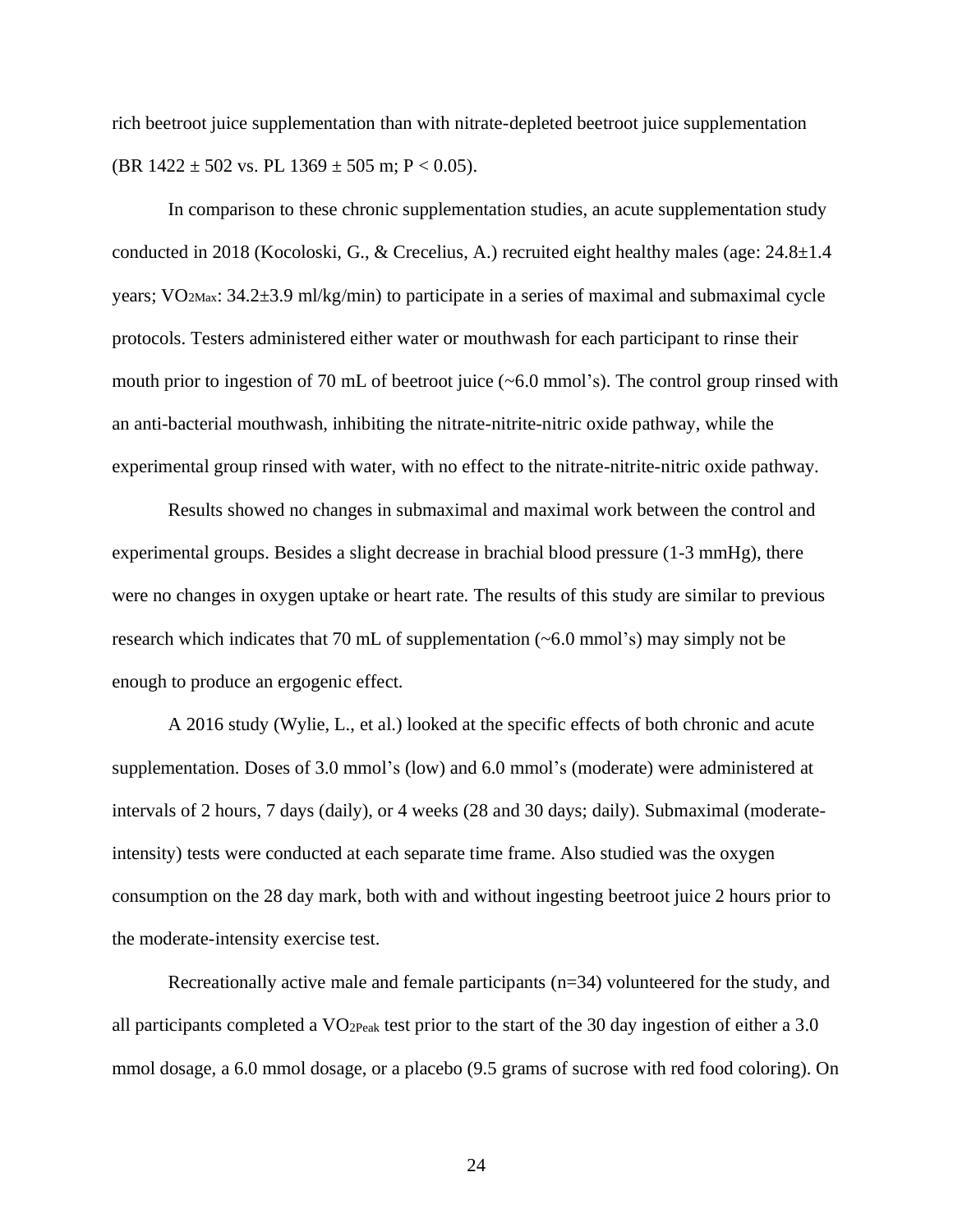day 28, participants in the 3.0 mmol and 6.0 mmol groups were randomly assigned either a placebo or the nitrate-rich drink they had been previously drinking (3.0 mmol's or 6.0 mmol's according to previous assignment), in order to determine the chronic effect of nitrate consumption both with and without acute supplementation. After the test on day 28, those who consumed the placebo consumed their regular nitrate-rich drink, and those who consumed their nitrate-rich drink consumed a placebo, so as to keep consistency with the chronic effects. These swaps in consuming a placebo and a nitrate-rich drink were replicated again on day 30, with the adjustment that participants who first consumed placebo prior to the exercise test on day 28 consumed a nitrate-rich drink, and participants who consumed a nitrate-rich drink prior to the exercise test on day 28 consumed a placebo. Pulmonary gas exchange was measured during all exercise tests.



**Figure 4.** Study Overview of Acute vs. Chronic Supplementation (Wylie, L, et al., 2016)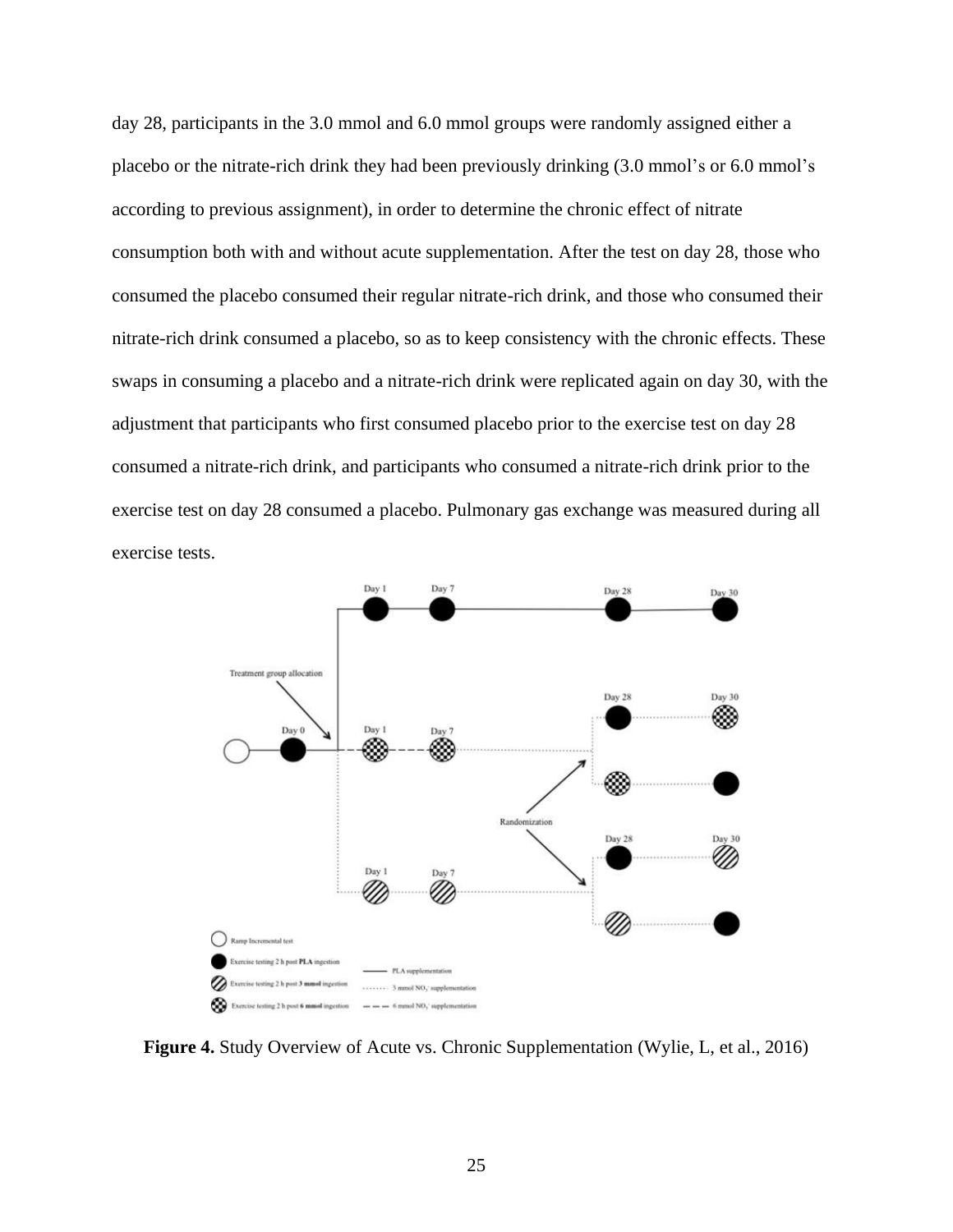The results showed that even though plasma nitrate and nitrite levels had risen in the low dose group (3.0 mmol's of nitrates), there were no significant differences between the low dose group and the placebo group in oxygen consumption during moderate-intensity exercise. However, there was a significantly reduced need for oxygen in the moderate dose group (6.0 mmol's of nitrates) during moderate-intensity exercise on day 7, and at 4 weeks. On day 28, reduced oxygen need for moderate-intensity exercise was still evident even when participants consumed the placebo prior to the start of the test, representing the effect of chronic consumption of a 6 mmol dose of dietary nitrates.

The findings of this study (Wylie, L., et al., 2016) tell us that even through chronic consumption of beetroot, a dose as little as 3.0 mmol's, despite raising plasma nitrate and nitrite levels, will not affect oxygen consumption during moderate-intensity exercise. However, 6.0 mmol's is significant enough of a dose to not only reduce the oxygen cost of moderate-intensity exercise, but also produce a chronic effect of reduced needed oxygen after nearly 4 weeks even without an acute consumption prior to a moderate-intensity exercise test.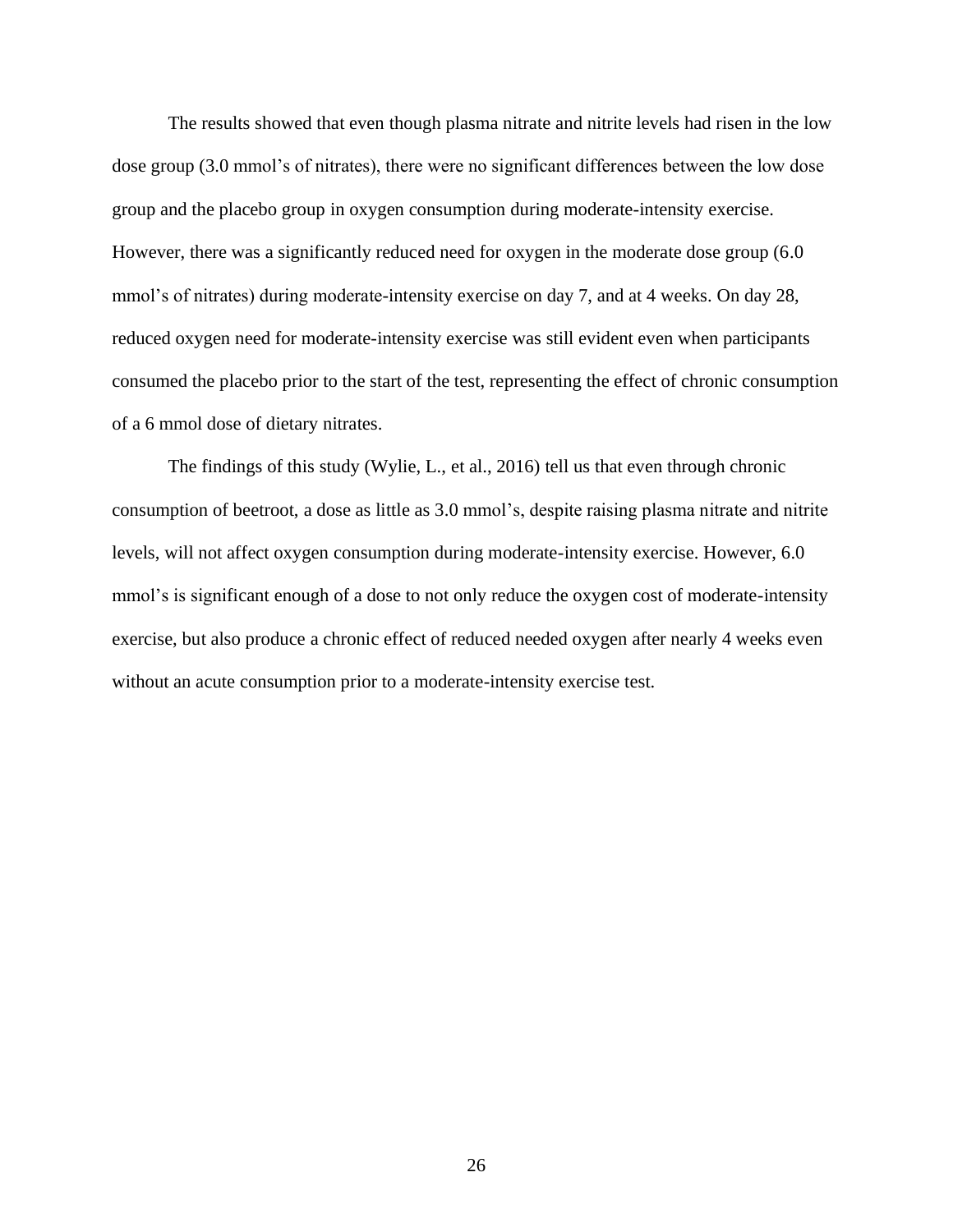#### **Summary**

In summary, beetroot juice can produce an ergogenic effect and aid in athletic performance. The extent to which an ergogenic effect would be produced is dependent on the age, health, fitness level, and supplementation amount and durations. It is important to note that the amount of beetroot juice may not directly correspond with affecting exercise performance, but rather the nitrate content in the beetroot juice. Nitrate contents <6.0 mmol's may not acutely enhance athletic performance, but chronically could. Likewise, acute supplementation of a high nitrate dose (>10.0 mmol's) will likely increase athletic performance in both low fit and high fit populations.

Noticeably, high fit populations may not experience as great of a response from beetroot juice supplementation as would low fit populations. Increases in plasma nitrite  $(NO<sub>2</sub>^-)$  is often found to be lower following beetroot supplementation in high fit populations than low fit populations. Therefore, it is possible that the extent to which dietary nitrate supplementation enhances aerobic performance may be limited to those who have not already obtained the benefit of what is a physiological adaptation to aerobic training.

In conclusion, athletic performance has a greater chance of being affected by supplementation of beetroot juice more-so submaximally than maximally based on current research. A greater chance of obtaining an ergogenic effect may occur with chronic supplementation ( $>3-5$  days), compared to acute supplementation ( $<3-5$  days). However, further research is necessary to draw more conclusions.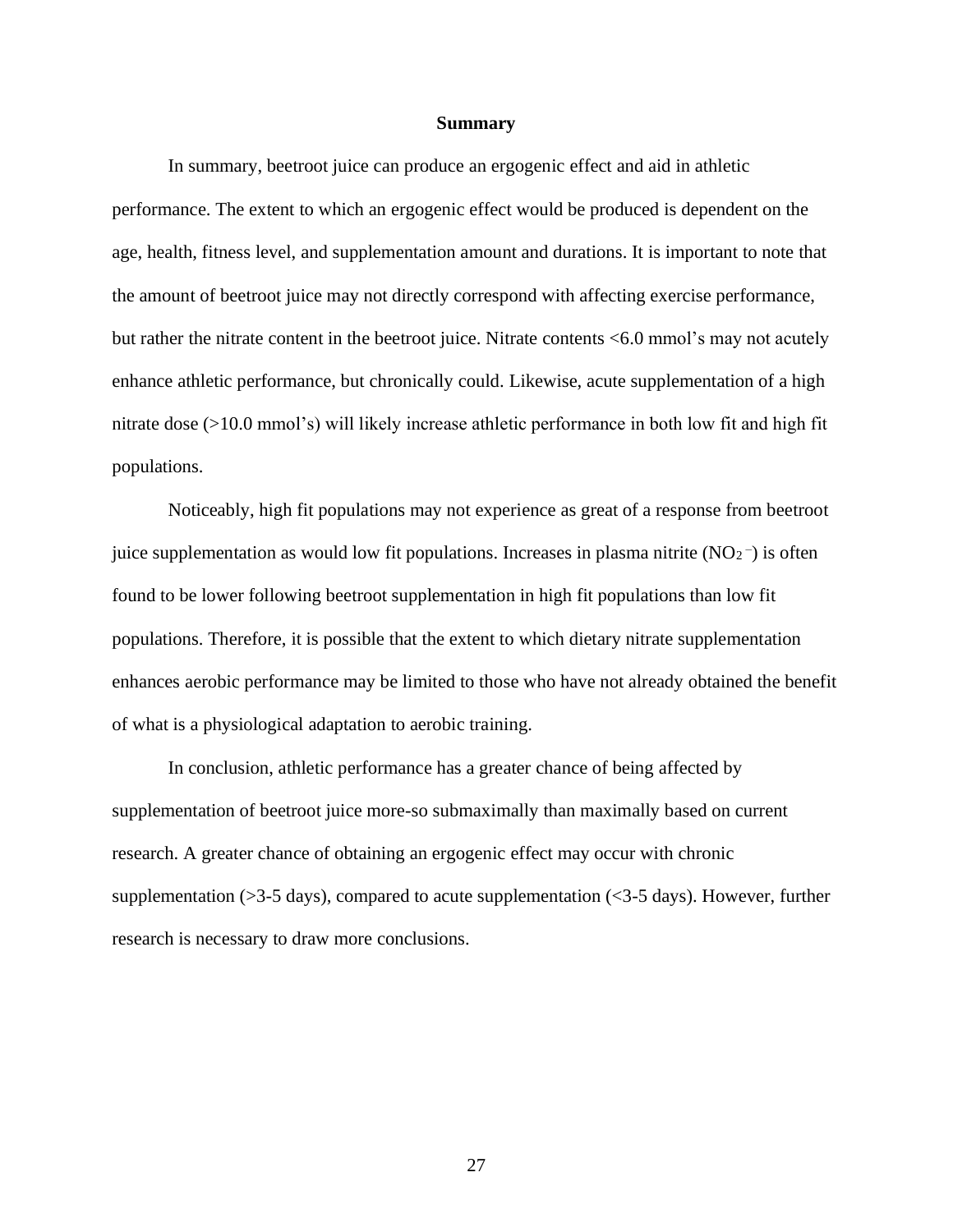#### **Proposed Methodology**

The purpose of this proposed study is to determine the effects of an acute consumption of beetroot juice on heart rate, blood pressure, and VO2Max. Participants will be recruited based on fitness level which will be determined from a baseline VO2Max. Study design will be a crossover, randomized, and placebo-controlled study.

#### **Participants**

The proposed study would recruit twenty  $(n=20)$  male participants between the ages of 18-24 years. The minimum qualification for level of fitness would be a  $VO<sub>2Max</sub>$  of 40.0 ml/kg/min. An informed consent and medical history questionnaire will be given. Exclusion and inclusion criteria will be determined based on the completed paperwork, and obtained  $VO<sub>2Max</sub>$ during T1 (Appendix D). Participants who exhibit any side effects from the prescribed beetroot juice will be terminated from the study. Non-compliant participants will be disqualified from the study. All participants will be fully briefed on the study protocol and expectations, and will be allowed to withdraw from the study at any time without penalty.

#### **Study Instrumentation**

Testing will consist of blood pressure being taken pre and post every  $VO<sub>2Max</sub>$  test. A stethoscope and blood pressure cuff (Littmann Cardiology IV, 2018; American Diagnostic Corporation, 775 Aneroid Sphygmomanometer, 2018) as well as a Polar heart rate monitor (H10, 2019) will be utilized for taking vital signs. VO2Max testing will be conducted with the use of a ParvoMedics TrueOne 2400 (2019) metabolic cart.

#### **Study Protocol**

Approval from the university's Institutional Review Board will be obtained prior to the start of the study. All participants will report to the Human Physiology Lab in Adrian Tinsley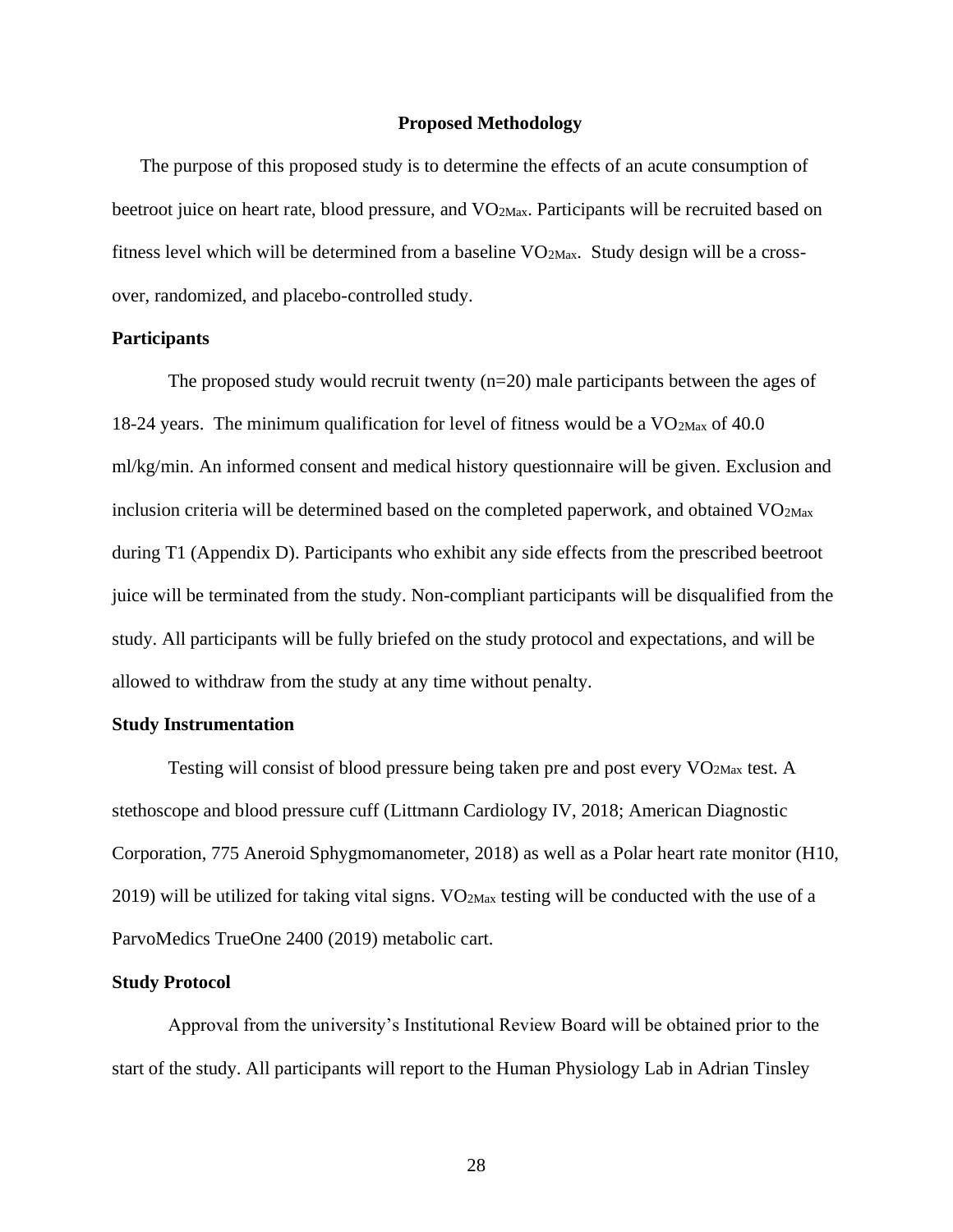Center on four separate occasions. Protocol will consist of a paperwork and familiarization session, a baseline  $VO_{2Max}$  (T1), a second  $VO_{2Max}$  test (T2), and a third  $VO_{2Max}$  test (T3).

The familiarization session is utilized to give the participant the opportunity to experience the feel of the equipment (head gear and treadmill), and is also used to prompt any questions they might have of what their tests in sessions two, three and four may feel like. The familiarization test will not be run to obtain a true  $VO<sub>2Max</sub>$ , and will last approximately 10 minutes.

T1 will consist of a baseline  $VO<sub>2Max</sub>$  test. Supine blood pressure and heart rate will be obtained prior to and following the completion of the test. The Bruce Protocol will be used, lasting a maximum of 21 minutes. The test will be terminated when oxygen consumption does not increase more than 1.5 ml/kg/min even with speed and grade continually increasing, when respiratory exchange ratio goes above 1.2, or when heart rate is greater than 95% of predicted maximum.

Participants will be randomized to receive 140 mL  $\left(\sim 12.8 \text{ mmol's of nitrates}\right)$  of either the nitrate-rich beetroot juice (BRJ), or 140 mL of the nitrate-depleted beetroot juice (PLA), and will be instructed to consume the juice 2.5 hours prior to T2. T2 will consist of the same protocol as T1. A 10 day wash-out period will separate T2 and T3. T3 will consist of the same protocol as T1 and T2. Participants will be given pre-test guidelines and must attempt to follow them as closely as possible, including not using mouthwash and not ingesting caffeine, marijuana, or tobacco 24 hours prior to the VO2Max tests. Participants will also be instructed to attempt to avoid a list of high-nitrate foods prior to all VO<sub>2Max</sub> tests, so as to minimize possible limitations.

#### **Analysis**

Analysis will consist of a paired sample t-test utilized to analyze the statistical significance of heart rate, blood pressure, and VO<sub>2Max</sub> between the sessions. Statistical Package for the Social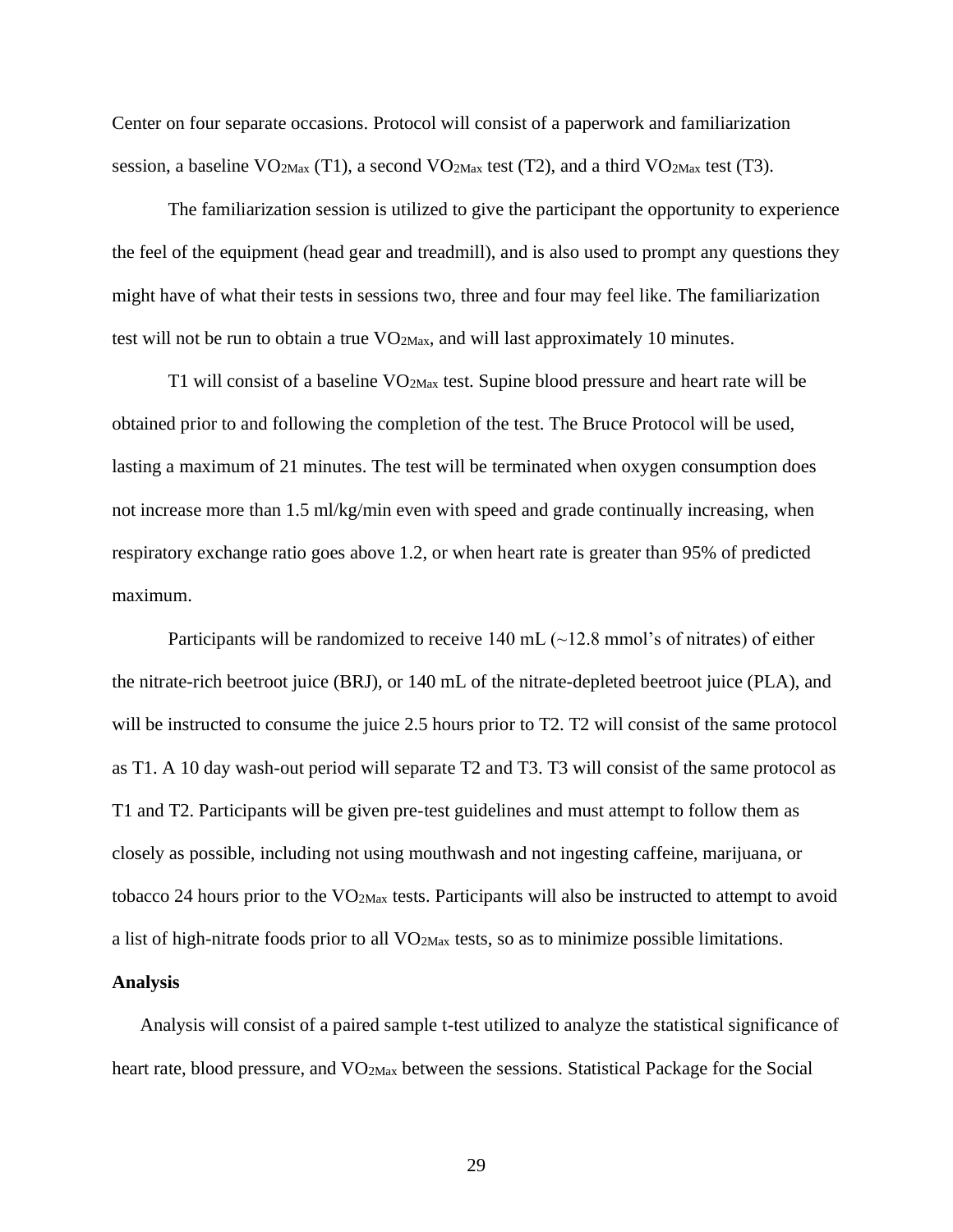Science (SPSS) will be utilized for all statistical calculations. A level of statistical significance will be set at a value of  $p<0.05$ .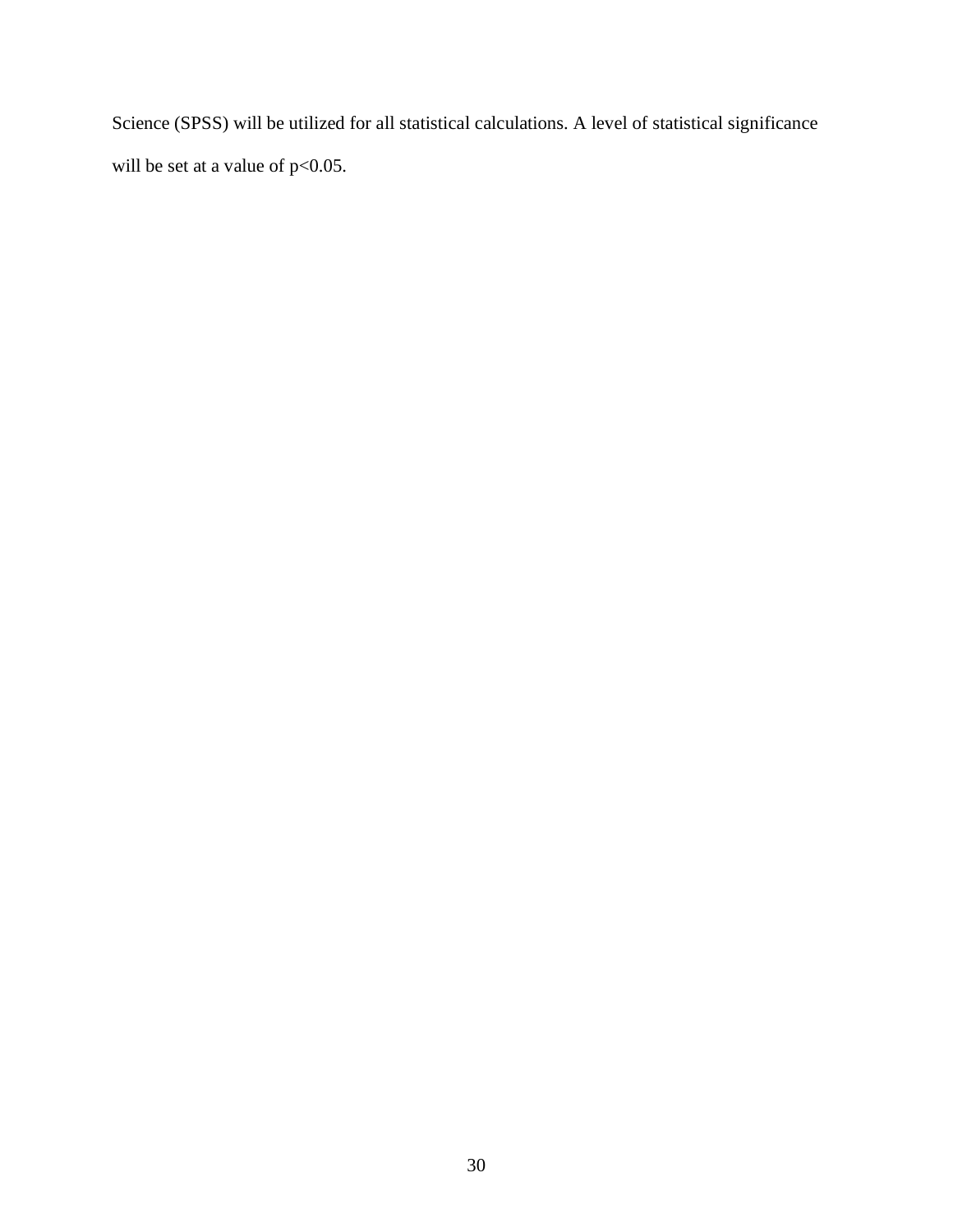# **Appendix A** INFORMED CONSENT CONSENT TO PARTICIPATE VOLUNTARILY IN THE EXERCISE SCIENCE HUMAN PERFORMANCE LABARATORY BRIDGEWATER STATE UNIVERSITY

Investigator's Name

\_\_\_\_\_\_\_\_\_\_\_\_\_\_\_\_\_\_\_\_\_\_\_

Name of Subject Date

\_\_\_\_\_\_\_\_\_\_\_\_\_\_\_\_\_\_\_\_\_\_\_ \_\_\_\_\_\_\_\_\_\_\_\_\_

You are being invited to participate in a research investigation as described in this form. All such investigational studies carried out within this department are governed by regulations of both the Federal Government and Bridgewater State University. These regulations require the investigator to obtain from you a signed agreement to participate in this study.

The investigator will explain to you in detail the purpose of the project, the procedures to be used, and the potential benefits and foreseeable risks of participation. You are free to ask the investigator any questions in order to understand the project and you may expect to receive satisfactory answers to questions. A basic explanation of the study is written below.

If, after this discussion, you decide to agree to participate in the study, please sign this form on the line indicated in the presences of a witness and the investigator.

I. PURPOSE: The study itself is examining the potential aerobic fitness benefits of acute beetroot juice consumption, measured through a series of VO<sub>2Max</sub> tests (maximal oxygen consumption tests).

II. PROCEDURES: There are four sessions. During session one, you will complete an informed consent and medical history questionnaire. Session two will consist of a baseline VO2Max test. Session three will consist of a second  $VO<sub>2Max</sub>$  test, following the consumption of beetroot juice 2.5 hours prior to test time. Session four will consist of a final  $VO<sub>2Max</sub>$  test following consumption of beetroot juice 2.5 hours prior to test time (identical to session three).

III. RISKS AND BENEFITS: During maximal oxygen consumption tests, expected possibilities include discomfort, fatigue, elevated heart rate and systolic blood pressure, and dizziness. However, any extreme dizziness, unusual shortness of breath (in the first few minutes of the test), angina, vertigo, signs of poor perfusion, experiences of abnormal heart rhythms, and requesting to stop are all absolute indications for terminating a test. You may choose to stop at any moment in time.

Possible side effects from beetroot juice consumption include red urine and or feces, and drops in blood pressure. Unlikely, rare side effects include bloating, constipation, diarrhea, nausea, kidney stones, fever, chills, rashes, and temporary vocal cord problems. Those with a history of anything included on the medical questionnaire such as cardiovascular or pulmonary problems, musculoskeletal injuries, asthma, diabetes, IBS, or kidney stones, may not participate in this study.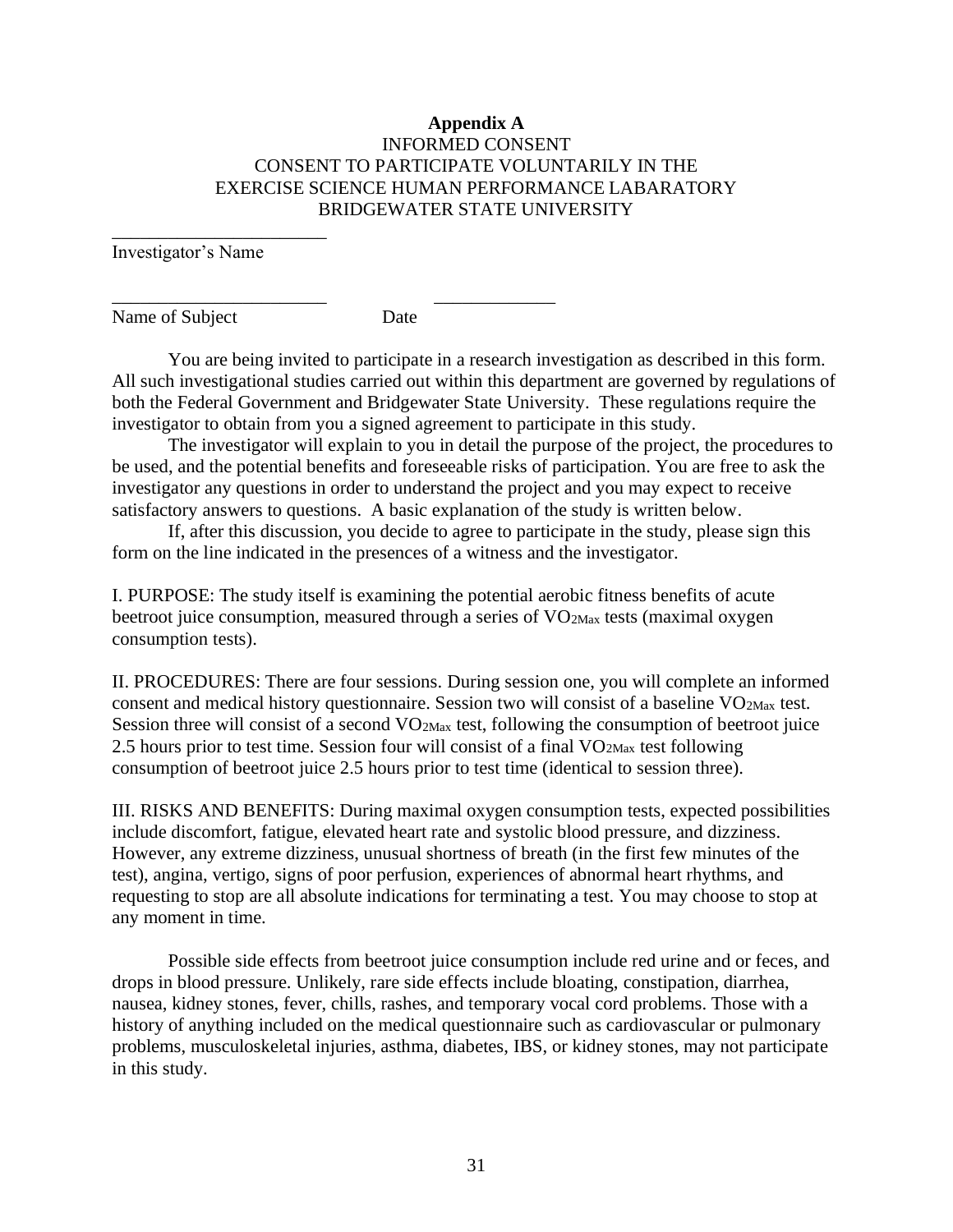IV. CONFIDENTIALITY: The information obtained from you will be kept confidential. The information will solely be used for statistical and scientific purposes without identifying you as an individual, taking every reasonable precaution to

protect your identity. You are free to withdraw from this study at any time without penalty.

The investigator does not expect any unusual risks as a direct result of this study. No financial compensation will be given.

I CERTIFY THAT I HAVE READ AND FULLY UNDERSTAND THE ABOVE PROJECT. I WILLINGLY CONSENT TO PARTICIPATE.

Signature of Witness Signature of Subject

\_\_\_\_\_\_\_\_\_\_\_\_\_\_\_\_\_\_\_\_\_\_\_ \_\_\_\_\_\_\_\_\_\_\_\_\_\_\_\_\_\_\_\_\_\_\_\_\_

Date

I CERTIFY THAT I HAVE EXPLAINED FULLY TO THE ABOVE SUBJECT THE NATURE AND PURPOSE, THE POTENTIAL BENEFITS, AND FORSEEABLE RISKS OF THE INDICATED PROCEDURES.

Signature of investigator

\_\_\_\_\_\_\_\_\_\_\_\_\_\_\_\_\_\_\_\_\_\_\_\_\_

\_\_\_\_\_\_\_\_\_\_\_\_\_\_\_\_\_\_\_\_\_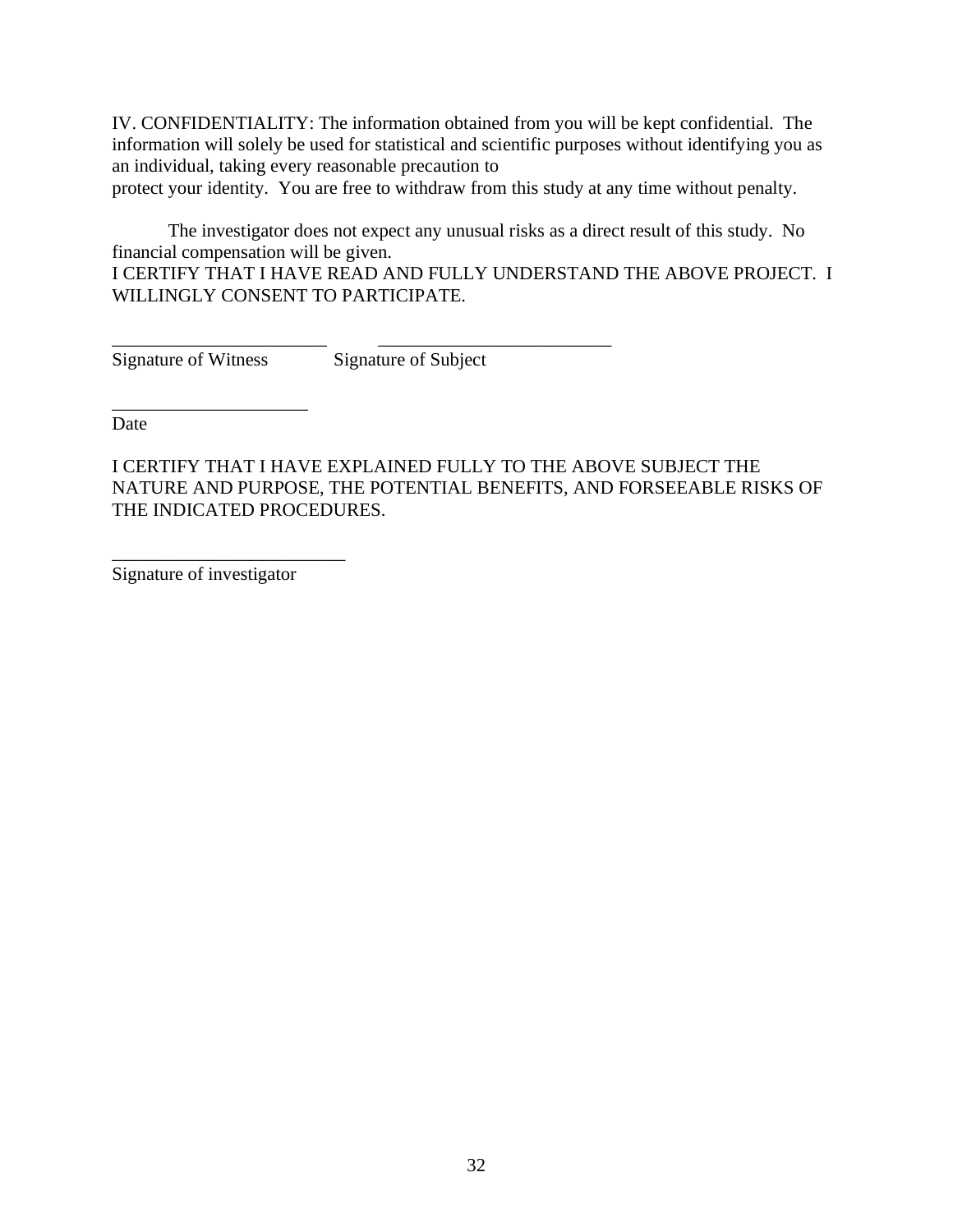| <b>Appendix B</b><br><b>Medical History Questionnaire</b><br>Movement Arts, Health Promotion and Leisure Studies<br><b>Bridgewater State University</b><br><b>Exercise Science</b><br>Human Physiology Laboratory<br>Pre-Participatory Screening |                                        |
|--------------------------------------------------------------------------------------------------------------------------------------------------------------------------------------------------------------------------------------------------|----------------------------------------|
|                                                                                                                                                                                                                                                  | Date of Birth:<br>Day/Month/Year       |
| Assess your health status by marking all <i>true</i> statements.                                                                                                                                                                                 |                                        |
| <b>History</b>                                                                                                                                                                                                                                   |                                        |
| You have had:                                                                                                                                                                                                                                    |                                        |
| a heart attack                                                                                                                                                                                                                                   | heart surgery                          |
| cardiac catheterization                                                                                                                                                                                                                          | coronary angioplasty (PTCA)            |
| ______ pacemaker/implantable cardiac<br>Defibrillator/rhythm disturbance                                                                                                                                                                         | heart valve disease                    |
| heart failure                                                                                                                                                                                                                                    | <b>Example 2</b> heart transplantation |
| congenital heart disease                                                                                                                                                                                                                         |                                        |
| <b>Symptoms</b>                                                                                                                                                                                                                                  |                                        |
| You experience chest discomfort with exertion                                                                                                                                                                                                    |                                        |
| You experience unreasonable breathlessness                                                                                                                                                                                                       |                                        |
| You experience dizziness, fainting, or blackouts                                                                                                                                                                                                 |                                        |
| You take heart medications                                                                                                                                                                                                                       |                                        |

# **Other health issues**

\_\_\_\_\_\_\_\_ You have diabetes

\_\_\_\_\_\_\_\_ You have asthma or other lung disease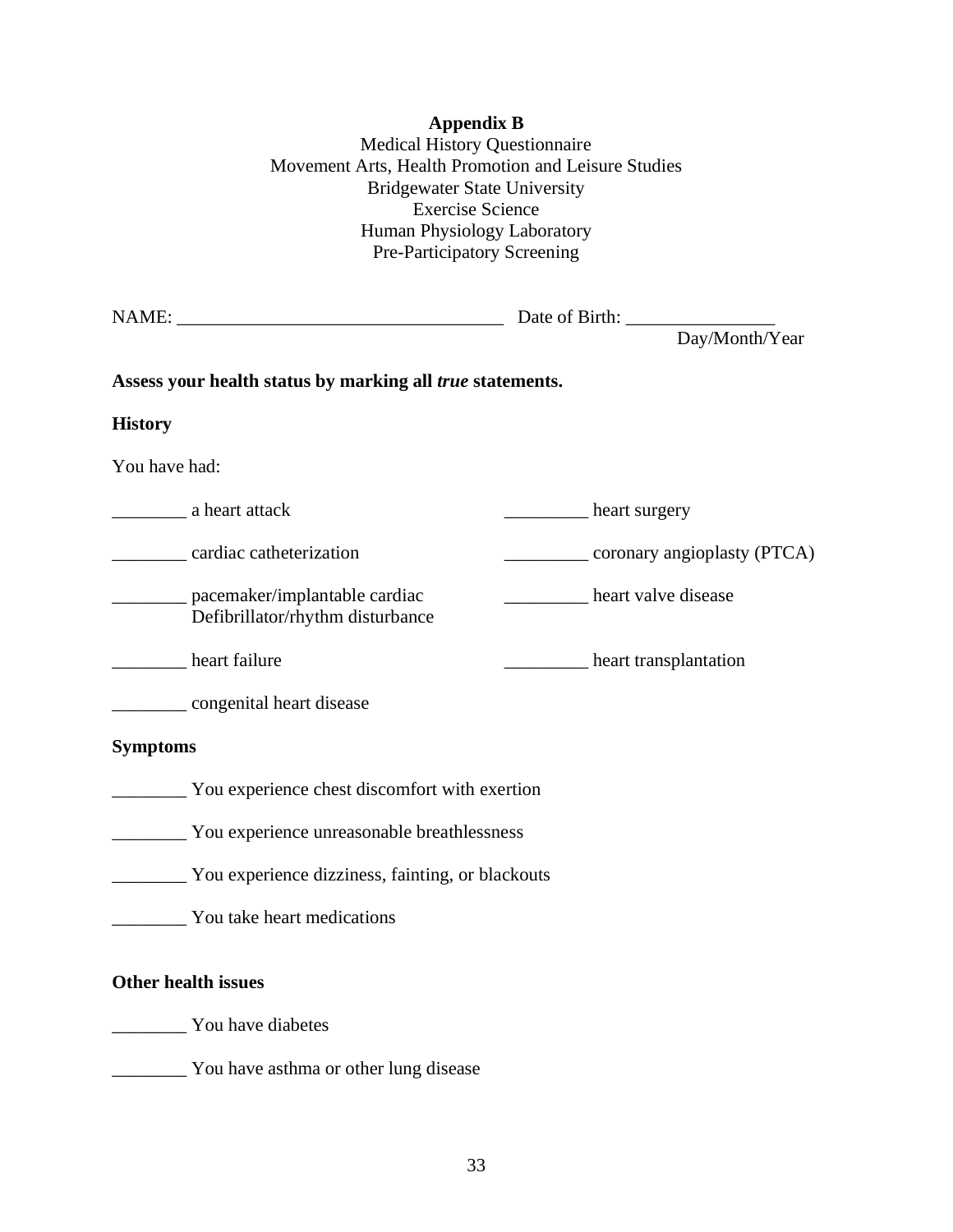| You have burning or cramping sensation in your lower legs when walking short<br>distances |
|-------------------------------------------------------------------------------------------|
| You have musculoskeletal problems that limit your physical activity                       |
| You have concerns about the safety of exercise                                            |
| You take prescription medications                                                         |

# **Cardiovascular risk factors**

\_\_\_\_\_\_\_\_ You smoke, or quit smoking within the previous 6 months

 $\frac{1}{2}$  Your blood pressure is  $> 140/90$  mm Hg

\_\_\_\_\_\_\_\_ You take blood pressure medication

 $\frac{1}{2}$  Your blood cholesterol level is  $> 200$  mg/dL

- \_\_\_\_\_\_\_\_ You have a close blood relative who had a heart attack or heart surgery before age 55 (father or brother) or age 65 (mother or sister)
- \_\_\_\_\_\_\_\_ You are physically inactive (i.e., you get < 30 minutes of physical activity on at least 3 days per week)

\_\_\_\_\_\_\_\_\_\_\_\_\_\_\_\_\_\_\_\_\_\_\_\_\_\_\_\_\_\_\_\_\_\_\_\_\_\_\_\_\_\_\_\_\_\_\_\_\_\_\_\_\_\_\_\_\_\_\_\_\_\_\_\_\_\_\_\_\_\_\_\_\_\_\_\_

None of the above

Modified From: ACSM's Guidelines for Exercise Testing and Prescription (8<sup>th</sup> edition). LWW: Baltimore, MD.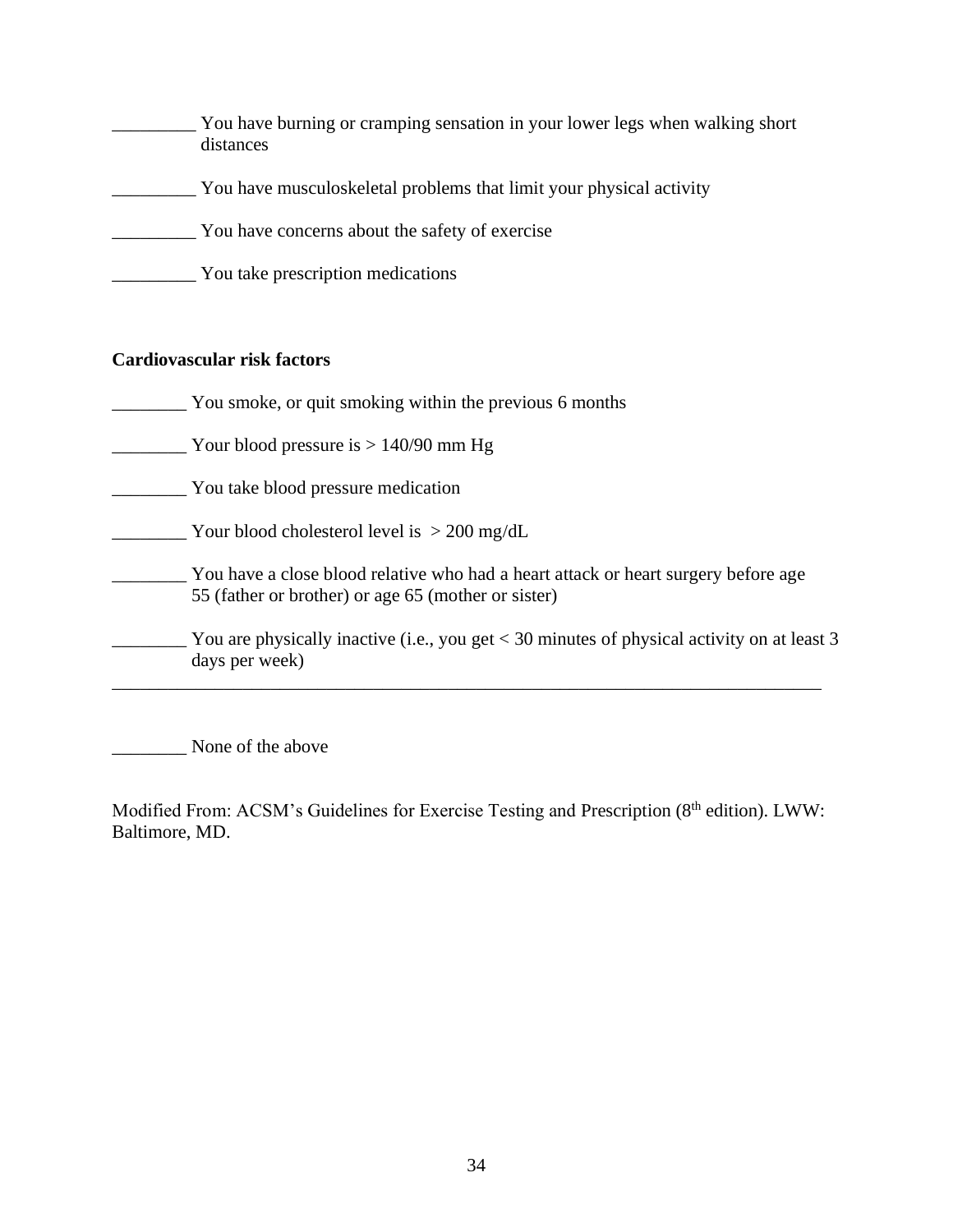# **Appendix C**

## Pre-test (VO2max) Guidelines

- 1. Consume the beetroot juice that will be given to you 2.5 hours before your scheduled test time.
- 2. No ingestion of alcohol, caffeine or marijuana 24 hours before test time.
- 3. No use of mouthwash 24 hours before test time.
- 4. Aim for 8 hours of sleep the night before test day.
- 5. Avoid eating 2 hours prior to test time.
- 6. Maintain proper hydration prior to test time.
- 7. Please wear appropriate attire to the tests (running shorts/shirt/shoes).
- 8. Avoid strenuous exercise 12 hours prior to testing.
- 9. Please try to avoid consumption of these foods 24 hours prior to tests:

Arugula Beetroot Bok Choy Cabbage **Carrots Celery** Kale Lettuce Radishes Rhubarb Spinach Swiss Chard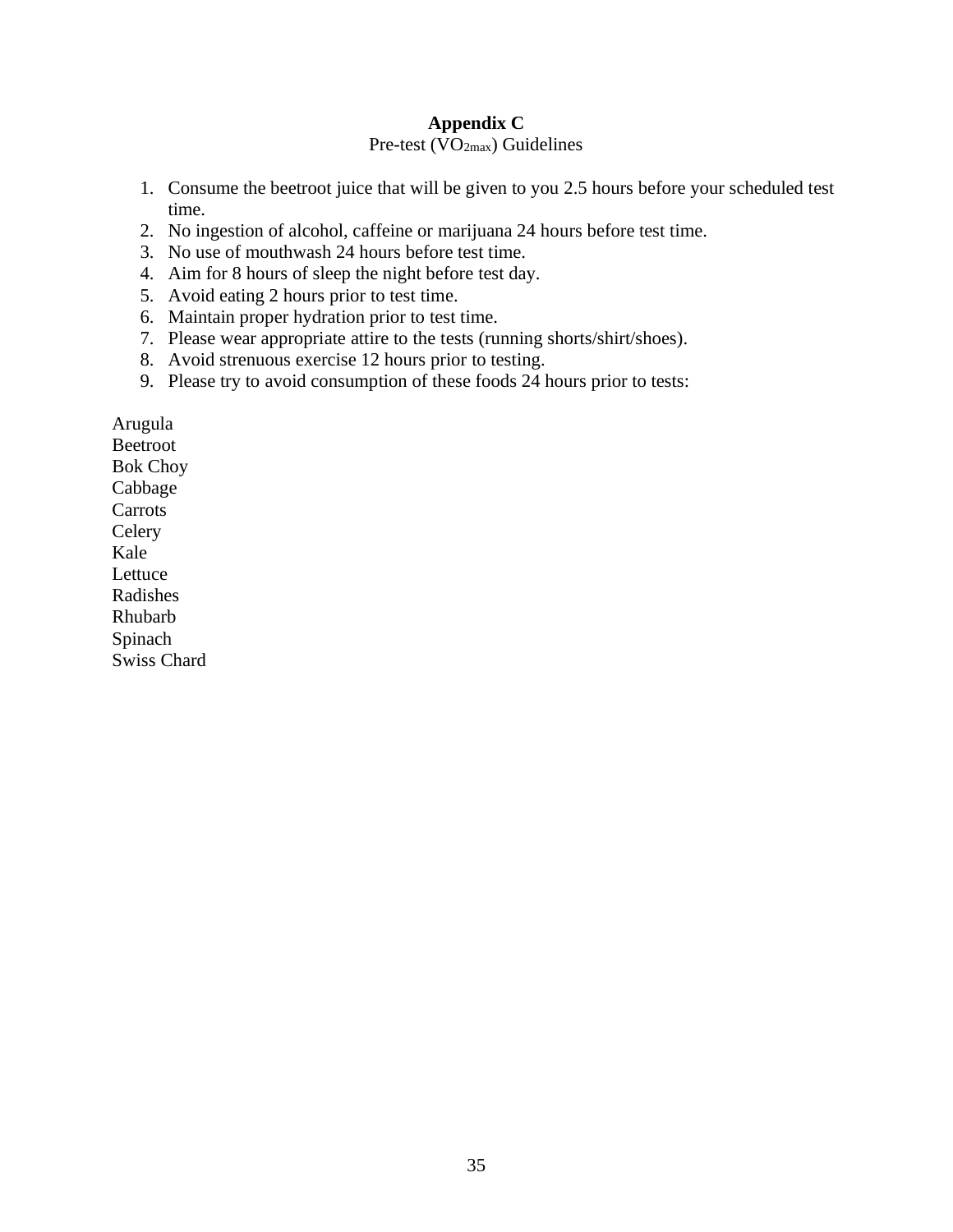**Appendix D** Study Overview of Beetroot Juice Consumption on VO2Max

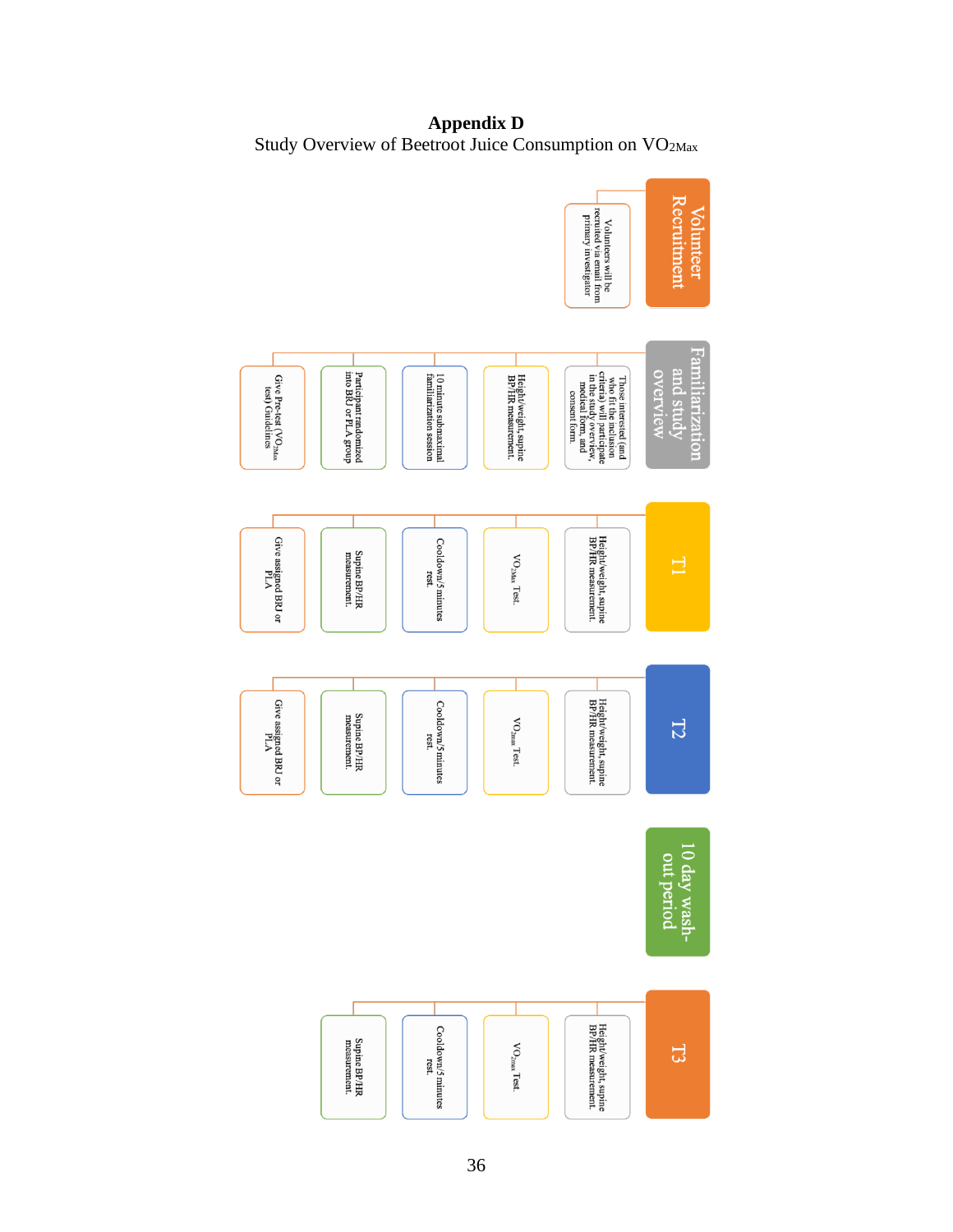### **References**

- American Cancer Society (2015). FDA regulation of drugs versus dietary supplements. Retrieved from: https://www.cancer.org/treatment/treatments-and-sideeffects/complementary-and-alternative-medicine/dietary-supplements/fdaregulations.html
- American College of Sports Medicine (2010). ACSM's Guidelines for Exercise Testing and Prescription (8<sup>th</sup> ed.). Philadelphia, PA: Lippincott Williams & Wilkins.
- Applegate, E., & Grivetti, L. (1997). Search for the Competitive Edge: A History of Dietary Fads and Supplements. *The Journal of Nutrition, 127*(5), 869-873. doi: https://doi.org/10.1093/jn/127.5.869S
- Bahadoran, Z., et. al. (August, 2016). Nitrate and nitrite content of vegetables, fruits, grains, legumes, dairy products, meats and processed meats. *Journal of Food Composition and Analysis, 51*: 93-105. Retrieved from: https://doi.org/10.1016/j.jfca.2016.06.006
- Bailey, S.J., Vanhatalo, A., Winyard, P. & Jones, A. (2012). The nitrate-nitrite-nitric oxide pathway: Its role in human exercise physiology. *European Journal of Sport Science*, *12*(4); 309-320. doi:10.1080/17461391.2011.635705
- Bailey, S.J., et. al. (2009). Dietary nitrate supplementation reduces the O2 cost of low-intensity exercise and enhances tolerance to high-intensity exercise in humans. *Journal of Applied Physiology, 107*(4):1144-55. doi: 10.1152/japplphysiol.00722.2009
- Bernardi, B. B., Schoenfeld, B. J., Alves, R. C., Urbinati, K. S., McAnulty, S. R., & Junior, T. P. S. (2018). Acute Supplementation with Beetroot Juice Does Not Enhance Exercise Performance among Well-trained Athletes: A Randomized Crossover Study. *Journal of Exercise Physiology Online, 21*(3), 1–12. Retrieved from http://search.ebscohost.com.libservprd.bridgew.edu/login.aspx?direct=true&db=s3h&AN=133161264&site=ehost-live
- Carriker, C., et. al. (December, 2016). Nitrate-containing beetroot juice reduces oxygen consumption during submaximal exercise in low but not high aerobically fit male runners. *Journal of Exercise Nutrition and Biochemistry, 20*(4): 27-34. doi: 10.20463/jenb.2016.0029
- Coles, L., Clifton, P., (2012). Effect of beetroot juice on lowering blood pressure in free-living, disease-free adults: a randomized, placebo-controlled trial. *Nutrition Journal, 11*(106). doi: https://doi.org/10.1186/1475-2891-11-106
- Dominguez, R., et. al. (2017). Effects of Beetroot Juice Supplementation on Cardiorespiratory Endurance in Athletes. A Systematic Review. *Nutrients, 9*(1): 43. doi: https://dx.doi.org/10.3390%2Fnu9010043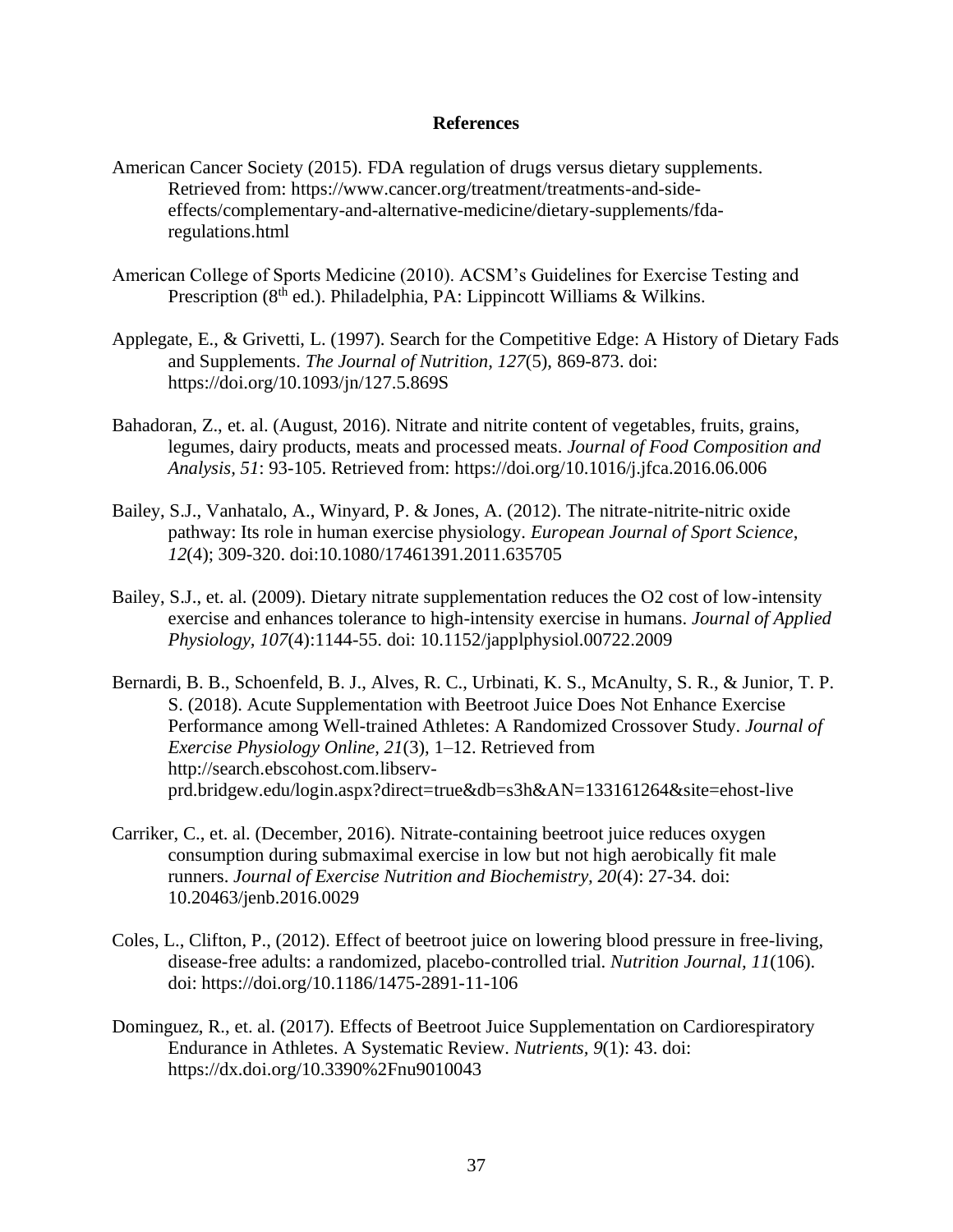- Ernest G., et. al. (2016). Increase in Maximal Cycling Power With Acute Dietary Nitrate Supplementation. *International Journal of Sports Physiology and Performance, 11*(6), 715-720. Retrieved from: http://dx.doi.org/10.1123/jspp.2015-0533
- Fiddler, R., Lindel, N., & Buckenmeyer, P. (2018). No Effect of Acute Beetroot Juice Supplementation on Moderate and Vigorous Intensity Aerobic Exercise. *Journal of Exercise Physiology Online, 21*(5), 1–8. Retrieved from http://search.ebscohost.com.libservprd.bridgew.edu/login.aspx?direct=true&db=s3h&AN=133161985&site=ehost-live
- Garcia, X., & Stein, F. (2006). Nitric Oxide. *Seminars in Pediatric Infectious Diseases, 17*, 55- 57. doi:10.1053/j.spid.2006.04.002
- Harrison A., & Bartels E. (2016). A Comparison of Ancient Greek and Roman Sports Diets with Modern Day Practices. *Sports Nutrition Therapy 104*(1), doi: 10.4172/2473- 6449.1000104
- Harveson, M. R., (2019). University of Nebraska-Lincoln, Institute of Agriculture and Natural Resources. History of Sugarbeets. Retrieved from: https://cropwatch.unl.edu/historysugarbeets
- Hirsch, J. (2018). Dietary Supplements Tainted With Prescription Meds. ConsumerReports.org. Retrieved from: https://www.consumerreports.org/dietary-supplements/dietarysupplements-found-tainted-with-prescription-meds/
- James White Drinks, Ltd. Beet It, US. (2019). Health and Sport Performance Research. Retrieved from: https://beet-it.us/health-sport-performance-research/
- Kocoloski, G., & Crecelius, A., (2018). Effects of Single-Dose Dietary Nitrate on Oxygen Consumption During and After Maximal and Submaximal Exercise in Healthy Humans: A Pilot Study. *International Journal of Exercise Science, 11*(3): 214-225. Retrieved from: <https://www.ncbi.nlm.nih.gov/pubmed/29795728>
- Kukadia, S., et. al. (February, 2019). A Double-Blind Placebo-Controlled Crossover Study of the Effect of Beetroot Juice Containing Dietary Nitrate on Aortic and Brachial Blood Pressure Over 24 h. *Frontiers.* <https://doi.org/10.3389/fphys.2019.00047>
- Larsen, F., et. al. (2010). Dietary nitrate reduces maximal oxygen consumption while maintaining work performance in maximal exercise. *Free Radical Biology and Medicine, 48*(2), 342-347. doi: https://doi.org/10.1016/j.freeradbiomed.2009.11.006
- Lidder, S., & Webb, A., (2013). Vascular effects of dietary nitrate (as found in green leafy vegetables and beetroot) via the nitrate‐nitrite‐nitric oxide pathway. *British Journal of Clinical Pharmacology, 75*(3): 677-696. doi: [https://dx.doi.org/10.1111%2Fj.1365-](https://dx.doi.org/10.1111%2Fj.1365-2125.2012.04420.x) [2125.2012.04420.x](https://dx.doi.org/10.1111%2Fj.1365-2125.2012.04420.x)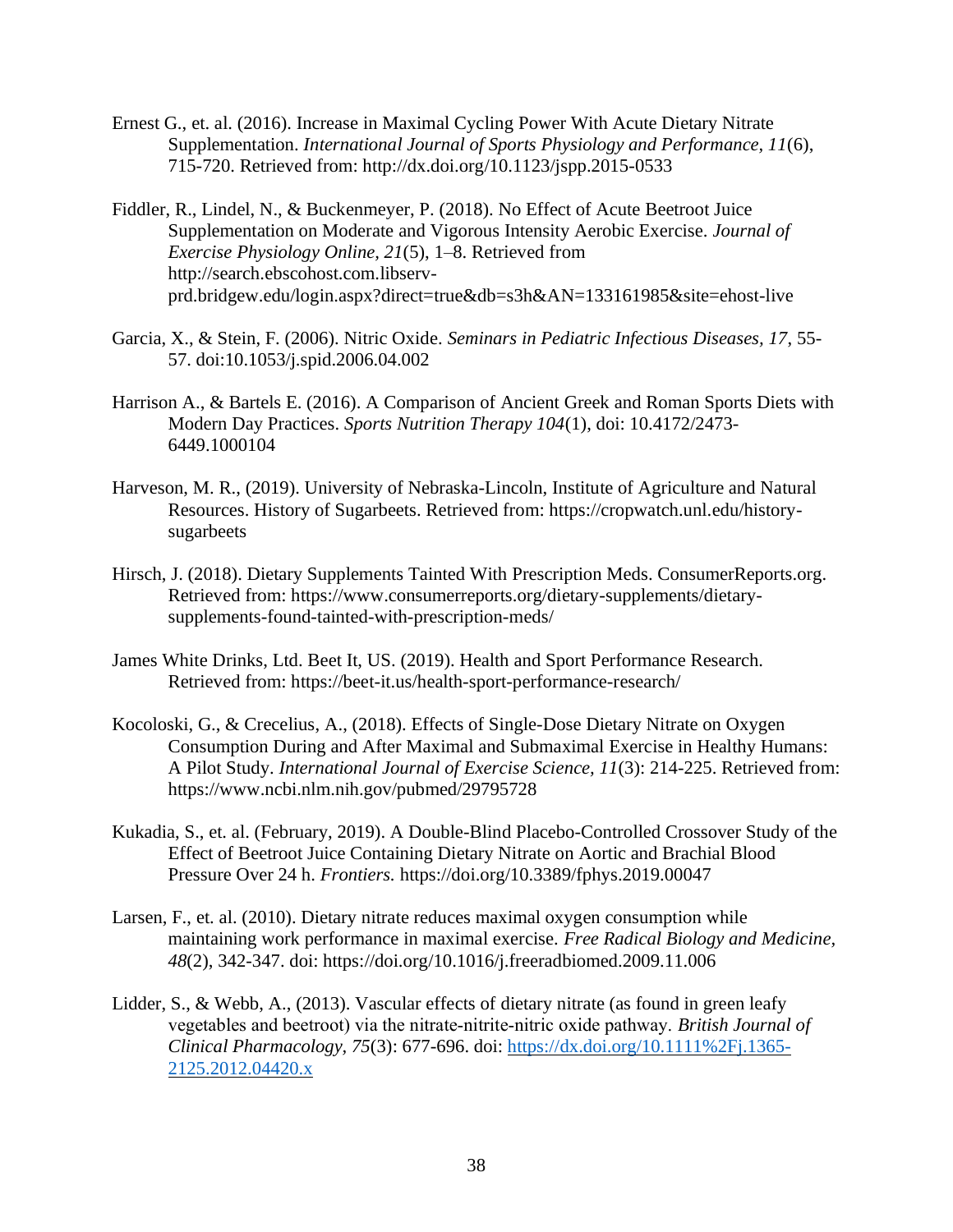- McDonagh, S., et. al. (2017). Influence of dietary nitrate food forms on nitrate metabolism and blood pressure in healthy normotensive adults. *Nitric Oxide, 72*, 66-74. doi: http://doi.org/10.1016/j.niox.2017.12.001
- Murphy, M., Eliot, K., Heuertz, R. M, & Weiss, E. (2012). Whole Beetroot Consumption Acutely Improves Running Performance. *Journal of the Academy of Nutrition and Dietetics, 12*(4), 548-552. [https://doi-org.libserv](https://doi-org.libserv-prd.bridgew.edu/10.1016/j.jand.2011.12.002)[prd.bridgew.edu/10.1016/j.jand.2011.12.002](https://doi-org.libserv-prd.bridgew.edu/10.1016/j.jand.2011.12.002)
- Nagdeve, M (2019). 22 Amazing Health Benefits of Beets. Organic Facts. Retrieved from: <https://www.organicfacts.net/health-benefits/vegetable/beets.html>
- National Institutes of Health, Office of Dietary Supplements (2011). Dietary Supplements: What You Need to Know. U.S. Department of Health & Human Services. Retrieved from: [https://ods.od.nih.gov/HealthInformation/DS\\_WhatYouNeedToKnow.aspx](https://ods.od.nih.gov/HealthInformation/DS_WhatYouNeedToKnow.aspx)
- New World Encyclopedia. (2013). Beet. Retrieved from: //www.newworldencyclopedia.org/p/index.php?title=Beet&oldid=966216.
- Nottingham, S. (2004). Beetroot. *OurWorld*. Retrieved April 27, 2019.
- Nyakayiru, J., et. al. (2017). Beetroot Juice Supplementation Improves High-Intensity Intermittent Type Performance in Trained Soccer Players. *Nutrients, 9*(3): 314. doi: 10.3390/nu9030314
- Reardon, C., & Creado, S. (2014). Drug abuse in athletes. *Substance Abuse and Rehabilitation, 5*, 95-105. doi: https://dx.doi.org/10.2147%2FSAR.S53784
- Song, P., Wu, L., & Guan, W. (2015). Dietary Nitrates, Nitrites, and Nitrosamines Intake and the Risk of Gastric Cancer: A Meta-Analysis. *Nutrients, 7*(12), 9872-9895. doi: https://dx.doi.org/10.3390%2Fnu7125505
- Tanaka, L., et. al. (2015). Exercise improves endothelial function: A local analysis of production of nitric oxide and reactive oxygen species. *Nitric Oxide, 45*, 7-14. doi: http://dx.doi.org/10.1016/j.niox.2015.01.003
- Thompson, C., et. al. (2016). Dietary nitrate supplementation improves sprint and high-intensity intermittent running performance. *Nitric Oxide, 61*, 55-61. doi: http://doi.org/10.1016/j.niox.2016.10.006
- Tousoulis, D., et. al. (2012). The Role of Nitric Oxide on Endothelial Function. *Current Vascular Pharmacology, 10*(1), 4-18, doi: doi.org/10.2174/157016112798829760
- United States Anti-Doping Agency (2012). U.S. Postal Service Pro Cycling Team Investigation, Statement From USADA CEO Travis T. Tygart Regarding The U.S. Postal Service Pro Cycling Team Doping Conspiracy. Retrieved from: http://cyclinginvestigation.usada.org